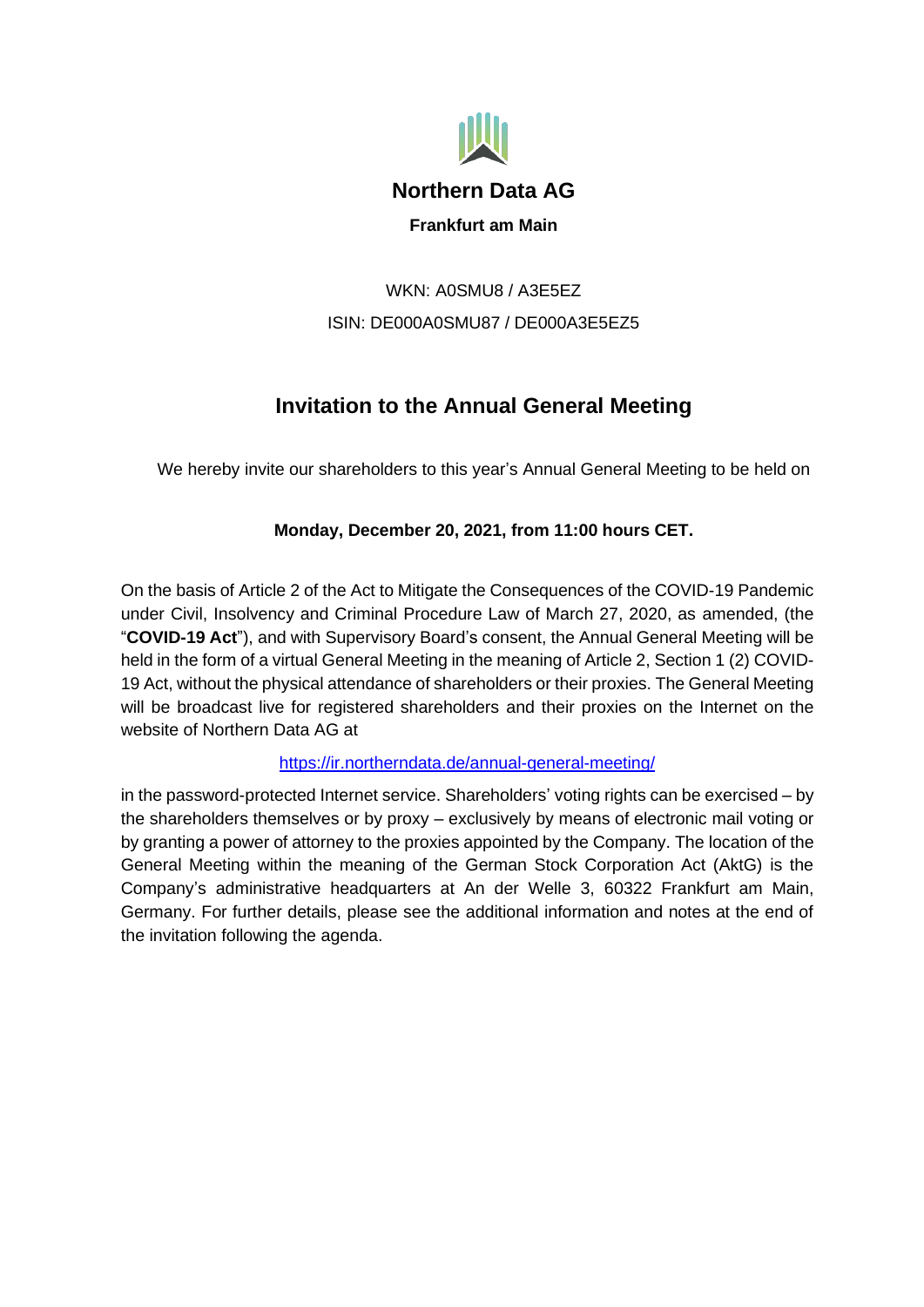**Minimum information pursuant to Section 125 (1) AktG in conjunction with Section 125 (5) AktG, Article 4 (1) and Table 3 of the Annex to Implementing Regulation (EU) 2018/1212** 

| <b>Type of information</b>               | <b>Description</b>                                                                 |
|------------------------------------------|------------------------------------------------------------------------------------|
| A. Content of the communication          |                                                                                    |
| 1. Unique identifier of the event        | NB2122021oHV                                                                       |
| 2. Type of communication                 | Invitation to the Annual General Meeting                                           |
|                                          | [in the format set out in Implementing Regulation (EU)<br>2018/1212: NEWM]         |
| <b>B. Information about the issuer</b>   |                                                                                    |
| 1.ISIN                                   | DE000A0SMU87                                                                       |
|                                          | DE000A3E5EZ5                                                                       |
| 2. Name of the issuer                    | Northern Data AG                                                                   |
| C. Information about the General Meeting |                                                                                    |
| 1. Date of the General Meeting           | December 20, 2021                                                                  |
|                                          | [in the format set out in Implementing Regulation (EU)<br>2018/1212: 20211220]     |
| 2. Time of the General Meeting           | 11:00 (CET)                                                                        |
|                                          | [in the format set out in Implementing Regulation (EU)<br>2018/1212:<br>10:00 UTC] |
| 3. Type of the General Meeting           | <b>Annual General Meeting</b>                                                      |
|                                          | [in the format set out in Implementing Regulation (EU)<br>2018/1212: GMET]         |
| 4. Location of the General Meeting       | Virtual General Meeting:                                                           |
|                                          | https://ir.northerndata.de/annual-general-meeting/                                 |
|                                          | Within the meaning of the German Stock Corporation Act:                            |
|                                          | Northern Data AG, An der Welle 3, 60322 Frankfurt am Main,<br>Germany              |
| 5. Record date                           | November 29, 2021 (00:00 CET)                                                      |
|                                          | [in the format set out in Implementing Regulation (EU)<br>2018/1212: 20211128]     |
| 6. Uniform Resource Locator (URL)        | https://ir.northerndata.de/annual-general-meeting/                                 |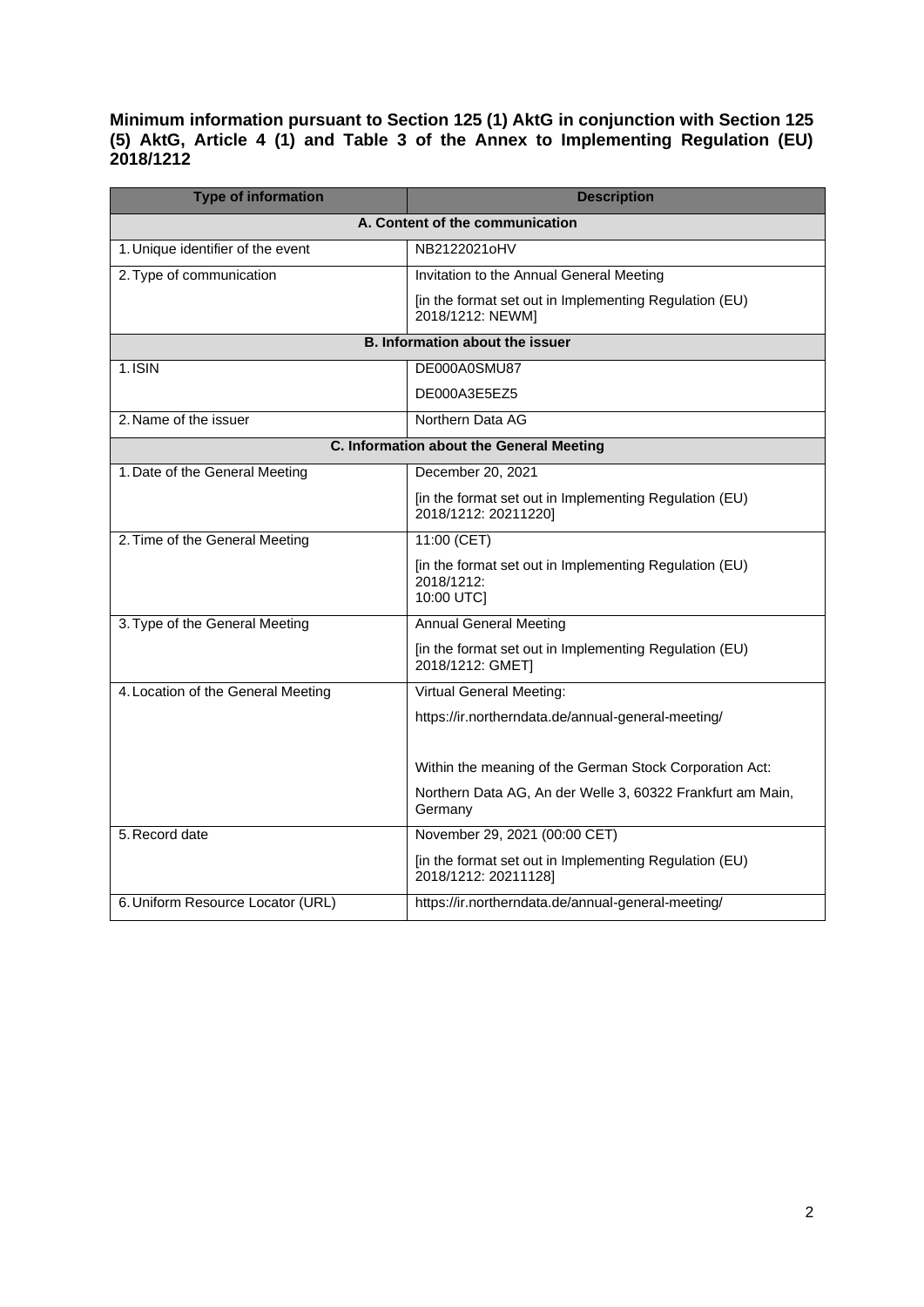## **I. Agenda**

**1. Presentation of the adopted annual financial statements of Northern Data AG for the 2020 fiscal year, the approved consolidated financial statements of the Group and the Group management report for the 2020 fiscal year, and the report of the Supervisory Board** 

The aforementioned documents are available on the Internet on the Northern Data AG website at

#### <https://ir.northerndata.de/annual-general-meeting/>

and will continue to be available online for shareholders for the duration of the General Meeting.

The Supervisory Board has already approved the annual financial statements and the consolidated financial statements prepared by the Management Board; the annual financial statements are thereby adopted. Hence, in accordance with statutory provisions, no resolution is scheduled for agenda item 1.

## **2. Resolution concerning ratification of the conduct of office of the members of the Management Board for the fiscal year 2020**

The Management Board and the Supervisory Board propose that the actions of the members of the Management Board holding office in the 2020 fiscal year be ratified for this period.

## **3. Resolution concerning the ratification of the conduct of office of the members of the Supervisory Board for the 2020 fiscal year**

The Management Board and the Supervisory Board propose that the actions of the members of the Supervisory Board holding office in the 2020 fiscal year be ratified for this period.

## **4. Election of the auditor of the financial statements and consolidated financial statements**

The Supervisory Board proposes that KPMG AG Wirtschaftsprüfungsgesellschaft, Berlin, be elected as the auditor of the financial statements and consolidated financial statements for the 2021 fiscal year.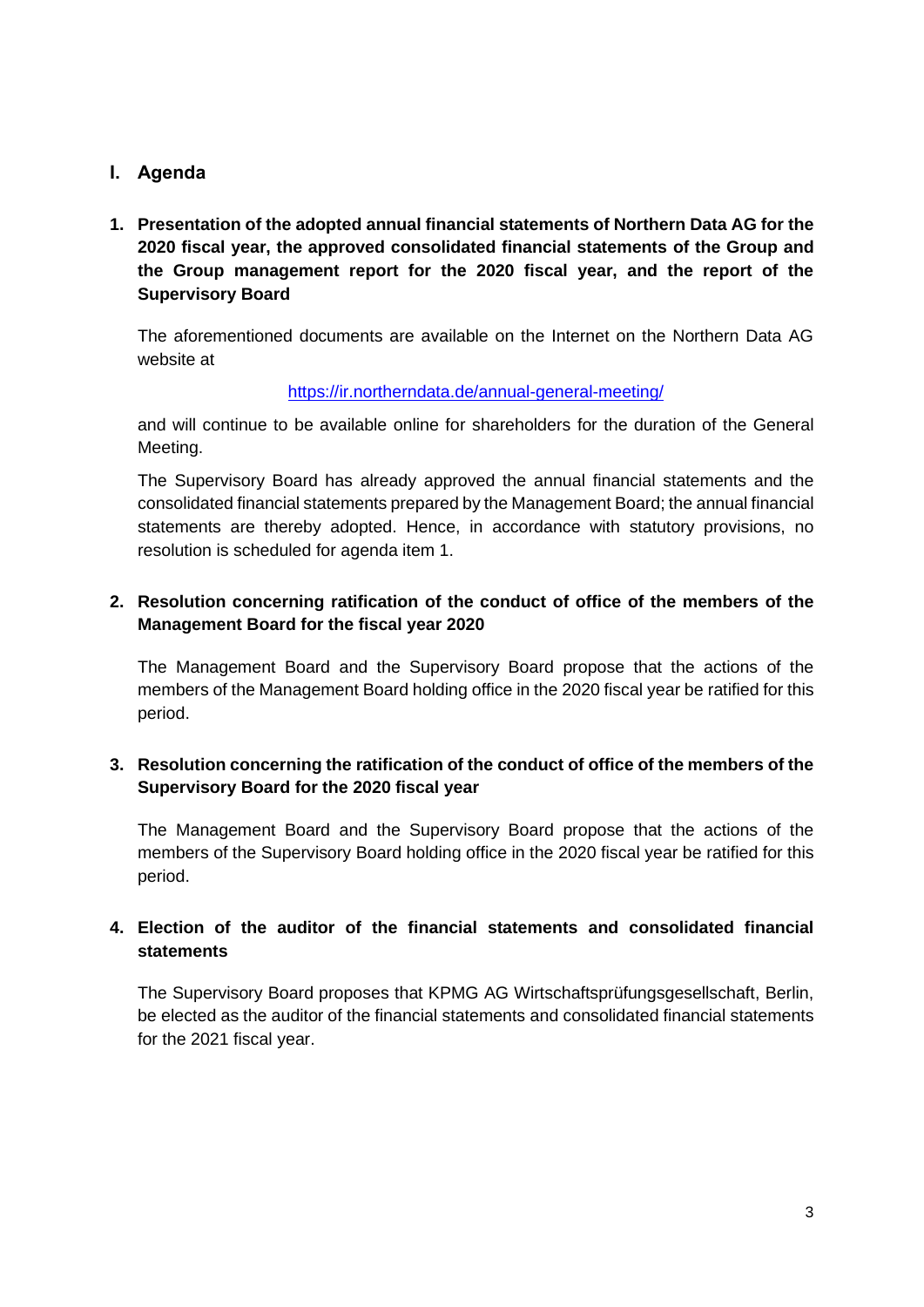# **5. Resolution concerning the cancellation of the Authorized Capital 2021, the creation of a new Authorized Capital 2021/II with the option to exclude subscription rights and the corresponding amendment to the Articles of Association**

By resolution of the General Meeting of April 28, 2021, the Management Board was authorized to increase the Company's share capital, with Supervisory Board's consent, on or before April 27, 2026 by a total of up to EUR 7,939,853.00 by issuing new no-par value bearer shares on one or more occasions capital contributions in cash and/or in kind (Authorized Capital 2021).

The Authorized Capital 2021 has already been largely utilized by (i) a capital increase against capital contributions in kind under exclusion of shareholders' subscription rights in the nominal amount of EUR 2,306,294.00 for the acquisition of Decentric Europe B.V., which was approved by the Management Board and by the Supervisory Board on August 12, 2021, and whose implementation was entered in the commercial register on September 14, 2021, and (ii) a further capital increase against capital contributions in kind under exclusion of shareholders' subscription rights in the nominal amount of EUR 4,490,142.00 for the acquisition of approximately 88.6% of the shares in Bitfield N.V., which was approved by the Management Board and by the Supervisory Board on October 19, 2021, and whose implementation was entered in the commercial register on November 2, 2021. The Authorized Capital 2021 can thereby only be utilized to the extent of EUR 1,143,417.00. As a consequence, the realization of future capital increases on the basis of Authorized Capital 2021 is only possible to a limited extent.

As of the date of the convening of the General Meeting, the Company's share capital amounts to EUR 23,240,111.00.

In light of the Company's continued high growth, the Management Board and the Supervisory Board consider it expedient to enable the Company in the future to increase the share capital within reasonable limits at short notice by utilizing authorized capital and, if necessary, to exclude the shareholders' subscription rights, in particular in order to be able to gain additional investors in the Company at short notice or, if the opportunity arises, to acquire strategic investments and other assets in consideration for the issue of shares in a manner that preserves liquidity. For this reason, the unutilized Authorized Capital 2021 is to be canceled concurrently with the entry into effect of the Authorized Capital 2021/II proposed for resolution under this agenda item and be replaced by a new Authorized Capital 2021/II based on the increased share capital.

The Management Board and the Supervisory Board propose that the following resolution be adopted:

## **a. Cancellation of the existing Authorized Capital 2021**

The Authorized Capital 2021 pursuant to Section 6.1 of the Articles of Association, including the authorization to utilize it, is to be canceled, to the extent that it still exists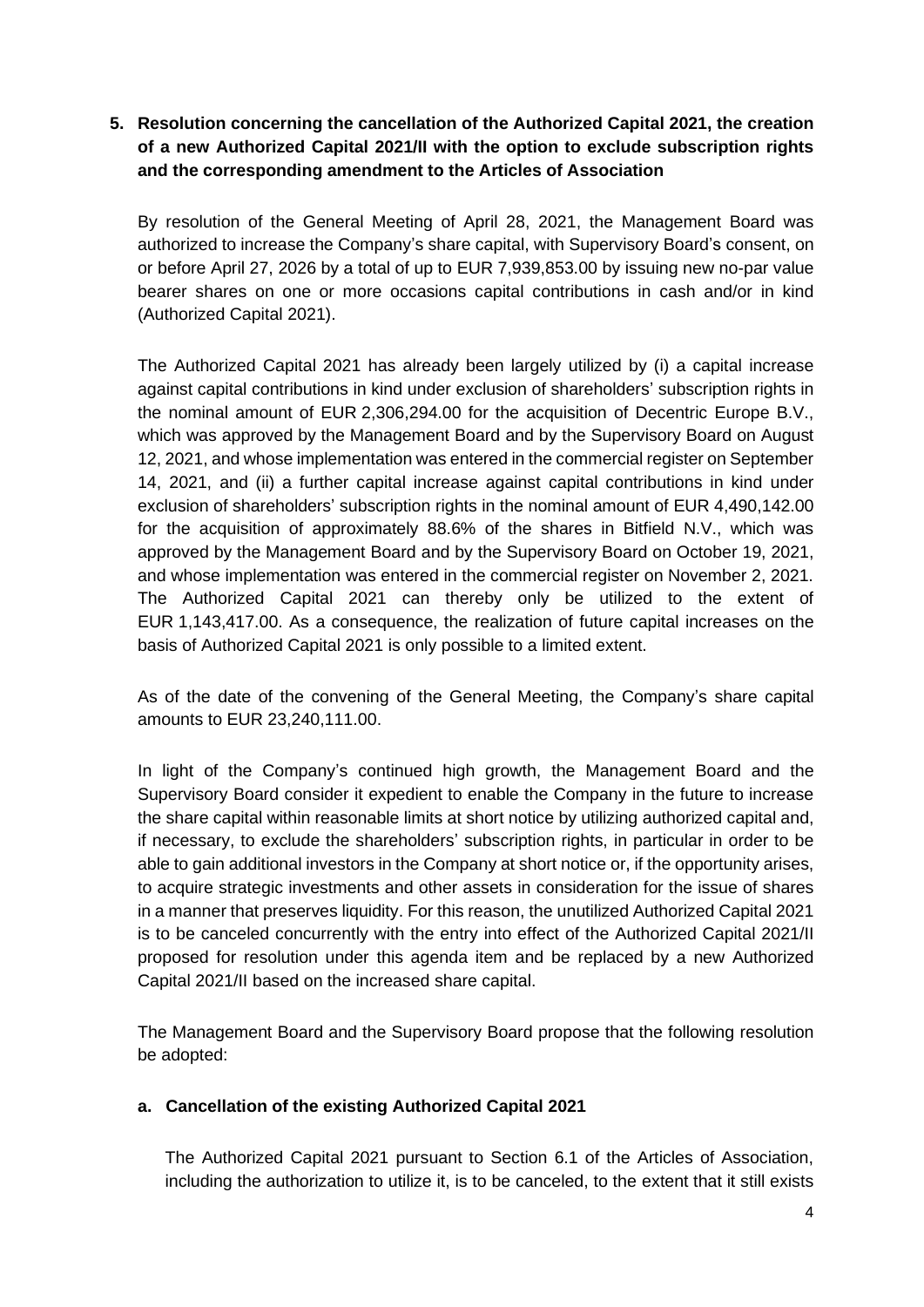at this time, with effect as of the date on which the amendment to the Articles of Association approved under subsection c) of this agenda item 5 below (Authorized Capital 2021/II) is entered in the Company's commercial register.

# **b. Creation of a new Authorized Capital 2021/II with the option to exclude subscription rights**

The Management Board is to be authorized, with effect as of the date of entry in the commercial register of the amendment to the Articles of Association approved under subsection c) of this agenda item 5 below (Authorized Capital 2021/II), to increase the Company's share capital on or before December 19, 2026, with Supervisory Board's consent, in whole or in part by a total of up to EUR 11,620,055.00 by issuing new nopar value bearer shares on one or more occasions against capital contributions in cash and/or in kind (Authorized Capital 2021/II).

The shareholders shall in principle be granted a subscription right,. However, the Management Board is authorized, subject to the consent of the Supervisory Board, to exclude the shareholders' subscription rights in whole or in part in the following cases:

(i) for capital increases against cash capital contributions if (i) shares in the Company are traded on the stock exchange (Regulated Market or Open Market or the successors to these segments), (ii) the pro rata amount of share capital attributable to the new shares issued with exclusion of subscription rights pursuant to Section 186 (3) sentence 4 AktG does not exceed 10% of the share capital existing at the time this authorization becomes effective and at the time this authorization is exercised, and (iii) the issue price of the new shares is not significantly lower than the stock market price of the Company's shares of the same class and rights already listed in the meaning of Section 203 (1) and (2), 186 (3) sentence 4 AktG. Shares issued or sold during the validity of this authorization with the exclusion of subscription rights, in direct or analogous application of § 186 (3) sentence 4 AktG, count, to the extent required by law, towards the maximum limit of 10% of the share capital. This maximum limit shall also include shares that may or shall be issued by the Company to satisfy conversion or warrant rights or to fulfill conversion or warrant obligations arising from bonds with warrant and/or conversion rights or obligations, provided that the bonds conveying a corresponding conversion or warrant right or obligation were issued during the term of this authorization prior to its utilisation in corresponding application of Section 186 (3) Clause 4 AktG, under exclusion of shareholders' subscription rights. For the purposes of this authorization, where an issuing intermediary subscribes for new the shares and simultaneously assumes the obligation to offer the new shares for purchase to one or more third parties determined by the Company, the issue price is to be the amount payable by such third party or parties;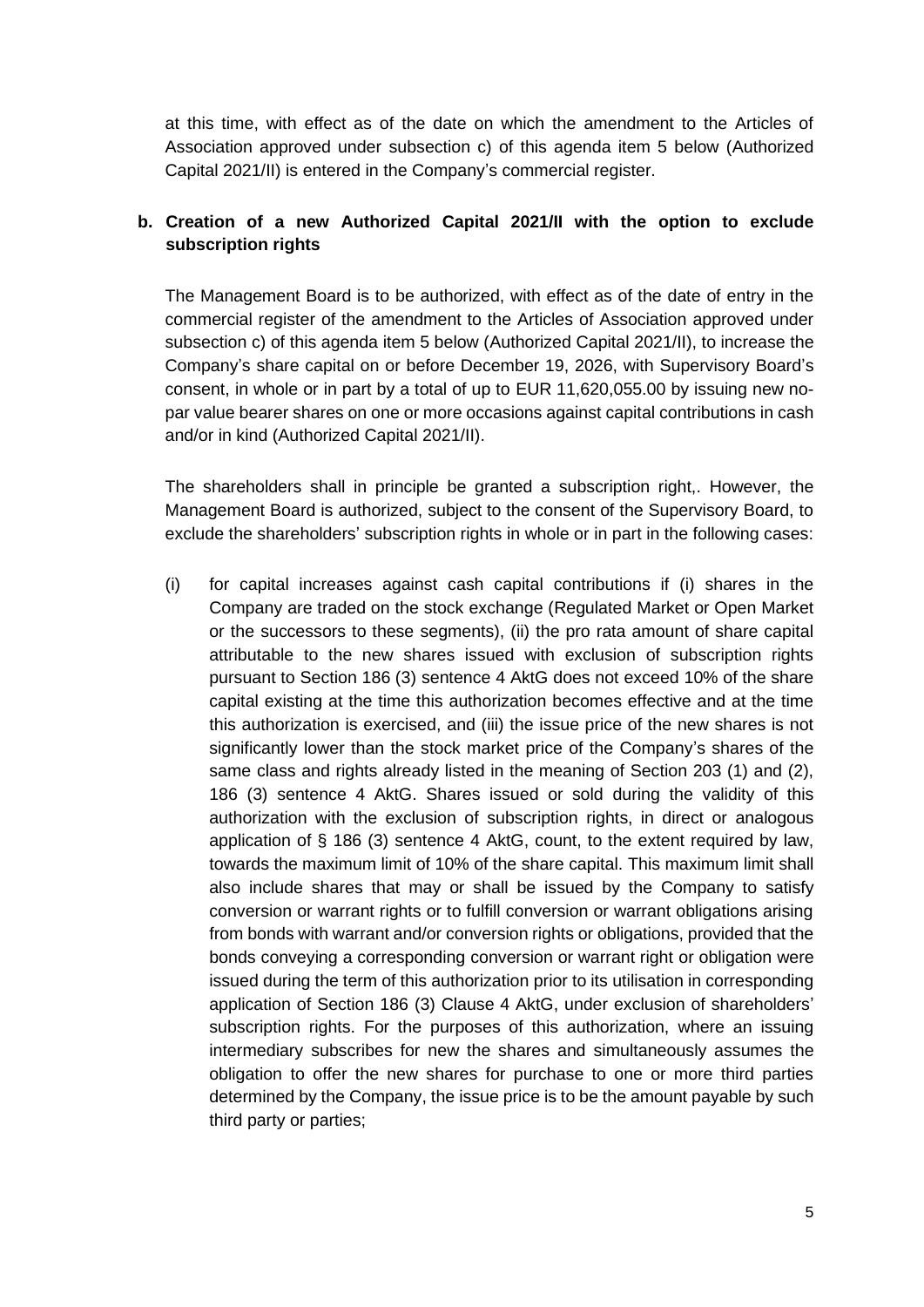- (ii) in the case of capital increases against capital contributions in kind, in particular for the acquisition of companies, parts of companies and interests in companies, intellectual property rights, such as patents, trademarks or related licenses, other product rights or other contributions in kind, including receivables, bonds, convertible bonds and other financial instruments;
- (iii) to the extent necessary to grant the holders or creditors of bonds with warrant or conversion rights or obligations issued or to be issued by the Company or by a domestic or foreign company in which the Company directly or indirectly holds a majority of the votes and capital a subscription right to new shares to the extent to which they would be entitled after exercising their warrant or conversion right, or after fulfilling a warrant or conversion obligation;
- (iv) for fractional amounts arising as a consequence of the subscription ratio.

The Management Board is to be authorized, with Supervisory Board's consent, to determine the further content of the rights attached to the shares and the other details of the capital increase and its implementation. The Management Board is to be authorized to determine that the new shares are to be assumed in whole or in part by a bank or a company operating in accordance with Section 53 (1) Clause 1 or Section 53b (1) sentence 1 or (7) of the German Banking Act (KWG) with the obligation to offer them to the shareholders for subscription in accordance with Section 186 (5) AktG.

The Supervisory Board is to be authorized to amend the Company's Articles of Association accordingly after the Authorized Capital 2021/II has been fully or partially utilized, or has expired, in particular with regard to the amount of the share capital and the number of existing no-par value shares.

## **c. Amendment of the Articles of Association**

Section 6.1 of the Company's Articles of Association shall be restated as follows:

"6.1 The Management Board shall be authorized, with Supervisory Board's consent, to increase the Company's share capital on or prior to December 19, 2026 (inclusive) in whole or in part by a total of up to EUR 11,620,055.00 by issuing new no-par value bearer shares on one or more occasions against capital contributions in cash and/or in kind (Authorized Capital 2021).

> The shareholders shall in principle be granted a subscription right,. However, the Management Board is authorized, subject to the consent of the Supervisory Board, to exclude the shareholders' subscription rights in whole or in part in the following cases:

> (i) for capital increases against cash capital contributions if (i) shares in the Company are traded on the stock exchange (Regulated Market or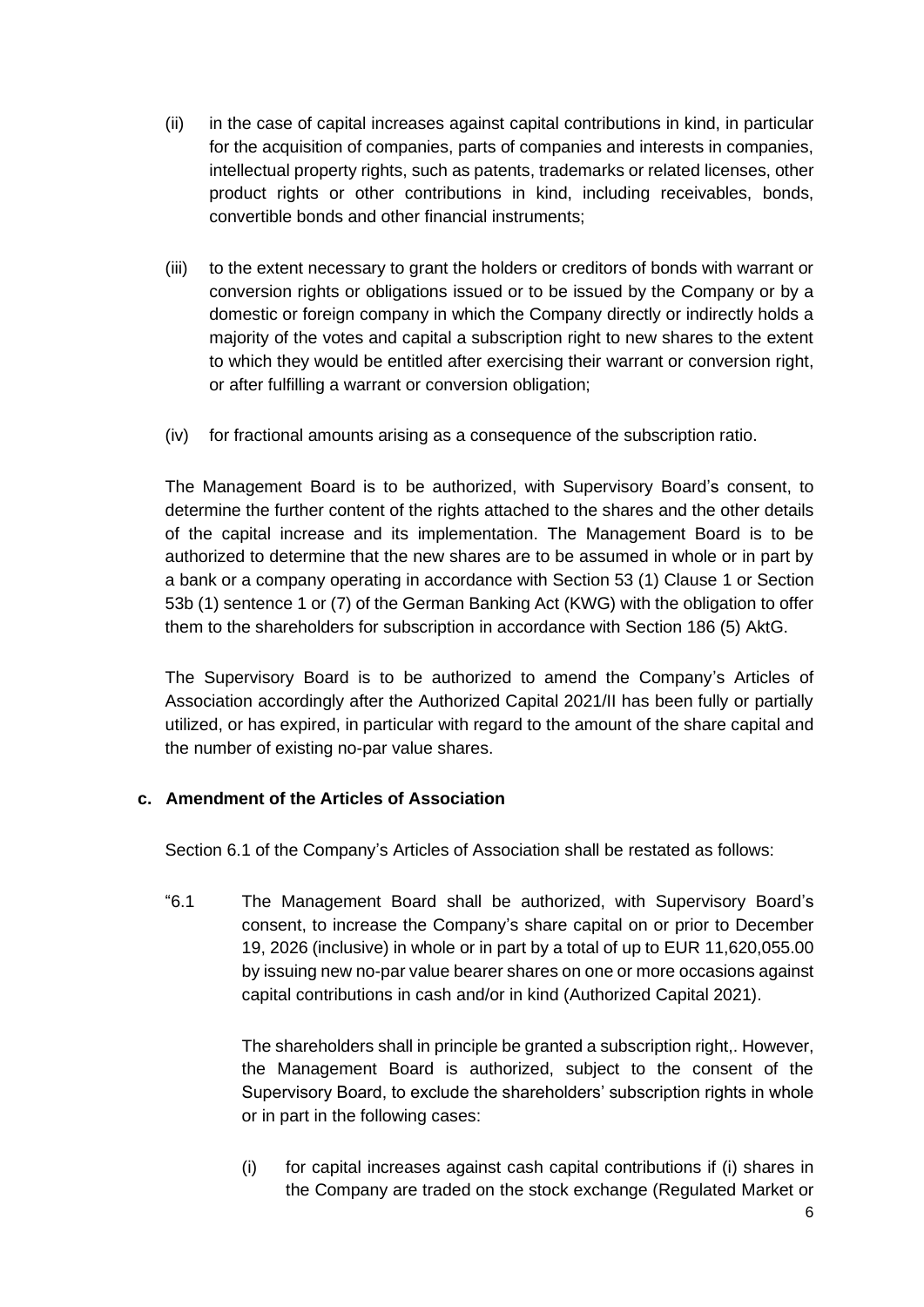Open Market or the successors to these segments), (ii) the pro rata amount of share capital attributable to the new shares issued with exclusion of subscription rights pursuant to Section 186 (3) sentence 4 AktG does not exceed 10% of the share capital existing at the time this authorization becomes effective and at the time this authorization is exercised, and (iii) the issue price of the new shares is not significantly lower than the stock market price of the Company's shares of the same class and rights already listed in the meaning of Section 203 (1) and (2), 186 (3) sentence 4 AktG. Shares issued or sold during the validity of this authorization with the exclusion of subscription rights, in direct or analogous application of § 186 (3) sentence 4 AktG, count, to the extent required by law, towards the maximum limit of 10% of the share capital. This maximum limit shall also include shares that may or shall be issued by the Company to satisfy conversion or warrant rights or to fulfill conversion or warrant obligations arising from bonds with warrant and/or conversion rights or obligations, provided that the bonds conveying a corresponding conversion or warrant right or obligation were issued during the term of this authorization prior to its utilisation in corresponding application of Section 186 (3) Clause 4 AktG, under exclusion of shareholders' subscription rights. For the purposes of this authorization, where an issuing intermediary subscribes for new the shares and simultaneously assumes the obligation to offer the new shares for purchase to one or more third parties determined by the Company, the issue price is to be the amount payable by such third party or parties;

- (ii) in the case of capital increases against capital contributions in kind, in particular for the acquisition of companies, parts of companies and interests in companies, intellectual property rights, such as patents, trademarks or related licenses, other product rights or other contributions in kind, including receivables, bonds, convertible bonds and other financial instruments;
- (iii) to the extent necessary to grant the holders or creditors of bonds with warrant or conversion rights or obligations issued or to be issued by the Company or by a domestic or foreign company in which the Company directly or indirectly holds a majority of the votes and capital a subscription right to new shares to the extent to which they would be entitled after exercising their warrant or conversion right, or after fulfilling a warrant or conversion obligation;
- (iv) for fractional amounts arising as a consequence of the subscription ratio.

The Management Board is to be authorized, with Supervisory Board's consent, to determine the further content of the rights attached to the shares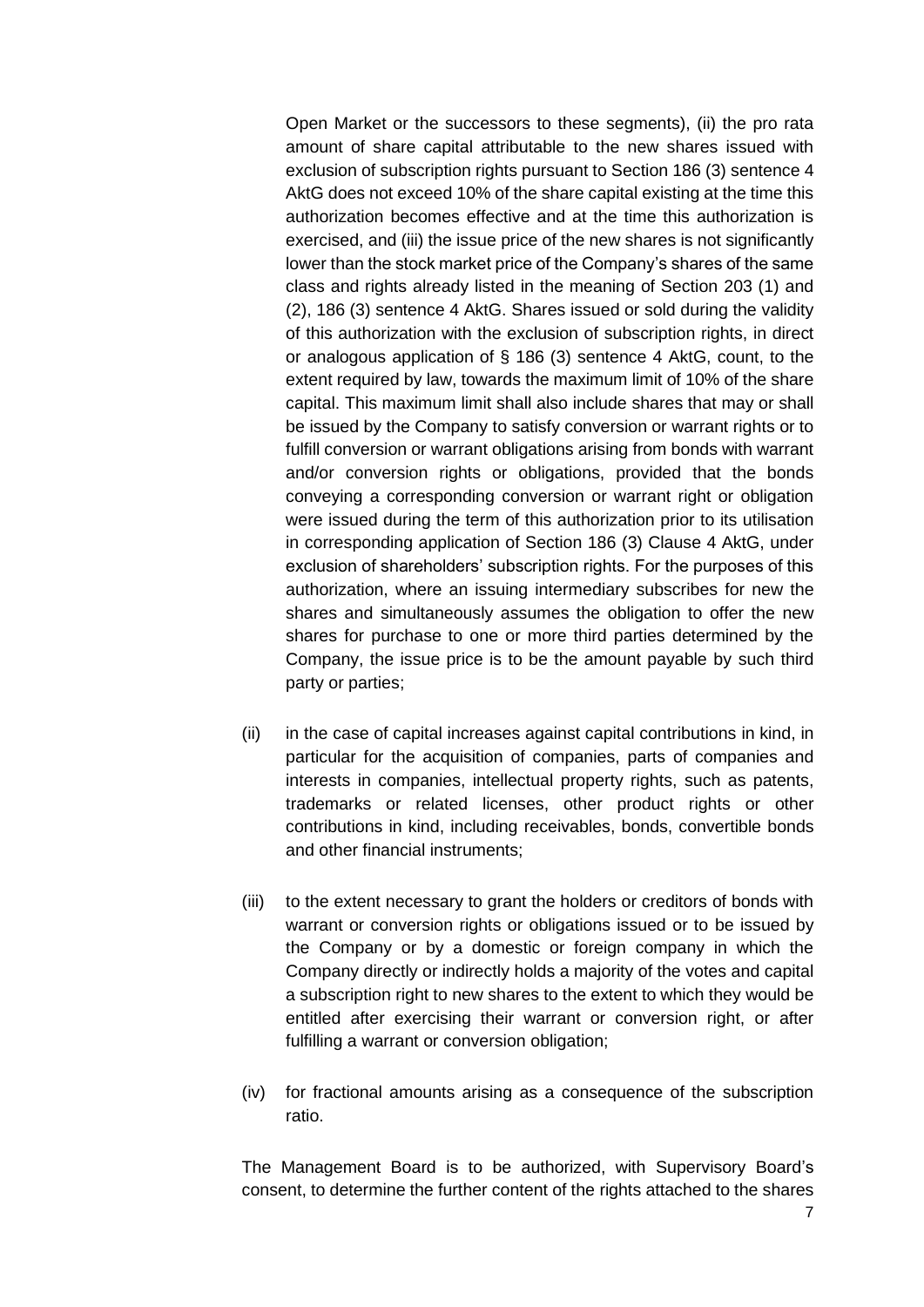and the other details of the capital increase and its implementation. The Management Board is to be authorized to determine that the new shares are to be assumed in whole or in part by a bank or a company operating in accordance with Section 53 (1) sentence 1 or Section 53b (1) sentence 1 or (7) of the German Banking Act (KWG) with the obligation to offer them to the shareholders for subscription in accordance with Section 186 (5) AktG.

The Supervisory Board is to be authorized to amend the Company's Articles of Association accordingly after the Authorized Capital 2021/II has been fully or partially utilized, or has expired, in particular with regard to the amount of the share capital and the number of existing no-par value shares.

#### **d. Entry in the commercial register**

The Management Board shall be instructed to apply for registration of the cancellation of the Authorized capital 2021 and the creation of the new Authorized Capital 2021/II with the proviso that the cancellation of the Authorized capital 2021 be registered only if it is ensured that the amendment of Section 6.1 of the Articles of Association be registered immediately thereafter.

**6. Resolution concerning the cancellation of the authorization to implement Stock Option Program 2021, the granting of a new authorization to implement a new Stock Option Program 2021/II, the amendment of Conditional Capital 2020/II/2021 to Conditional Capital 2020/II/2021/2021/II to settle the Stock Option Program 2020, the Stock Option Program 2021 as well as the Stock Option Program 2021/II together with the corresponding amendment to the Articles of Association**

On April 28, 2021, the General Meeting authorized the Management Board, with the Supervisory Board's consent, to issue up to a total of 887,846 options to the Company's employees and members of its Management Board, as well as to members of the management bodies of affiliated companies, on one or more occasions prior to April 27, 2026, which entitle the acquirer to purchase new no-par value bearer shares in the Company in accordance with the terms of the option program (Stock Option Program 2021). To the extent that options are to be issued to members of the Company's Management Board, only the Company's Supervisory Board has been authorized in this context. Within the framework approved by the General Meeting, the Management Board and the Supervisory Board were authorized to determine the terms of the option program.

The Company's Management Board (with the Supervisory Board's consent) and – insofar as the members of the Management Board are affected – the Company's Supervisory Board have utilized the authorization and implemented the Stock Option Program 2021 in November 2021, which is to be utilized before the Company's Annual General Meeting on December 20, 2021 by issuance of up to 854,929 stock options.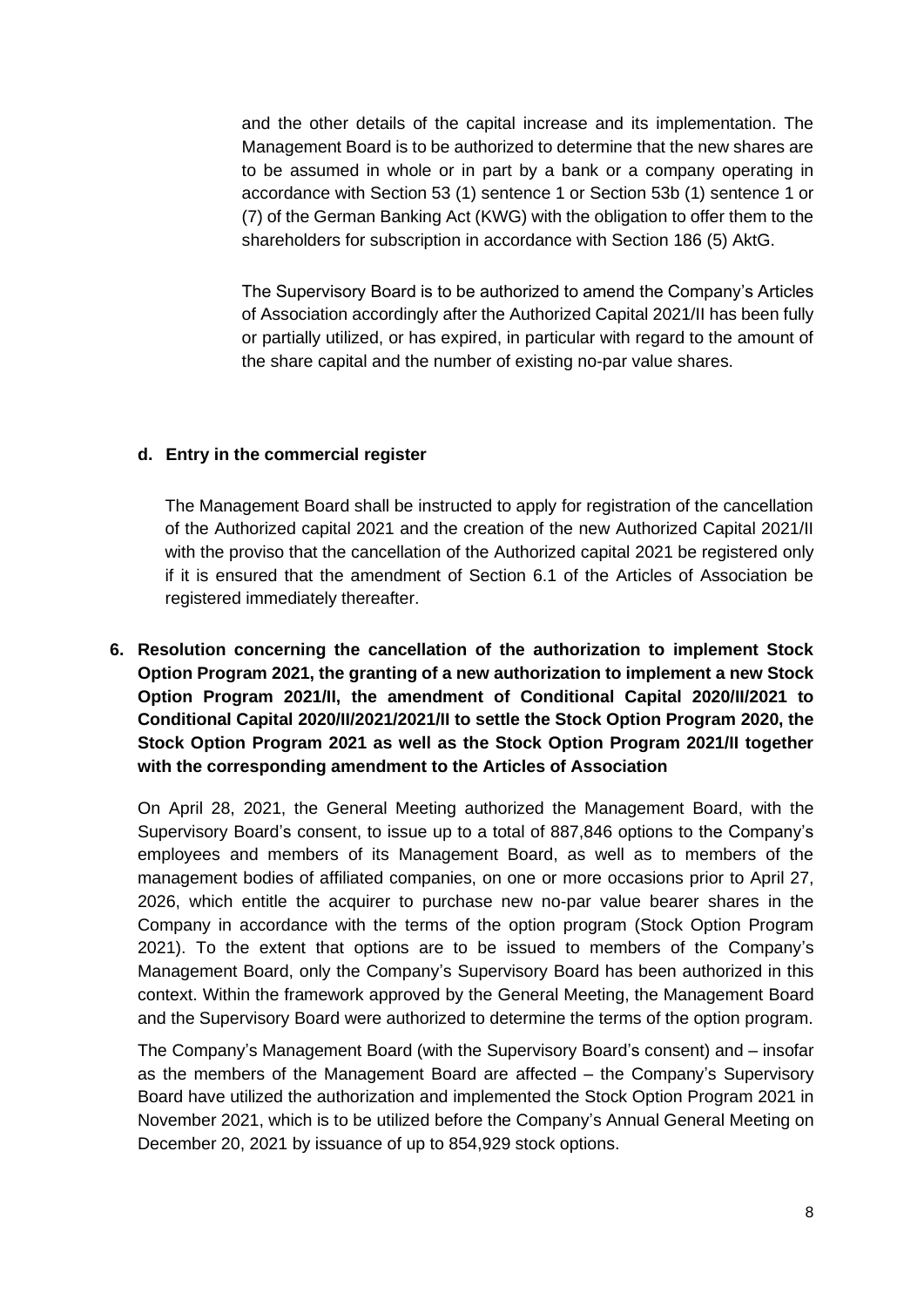On the basis of the Stock Option Program 2020, the Company has issued or offered 701,024 stock options, of which, due to their forfeiture in the meantime, a maximum of 599,134 are currently still exercisable. The Stock Option Program 2020 was canceled with effect from the date of registration of the Conditional Capital 2020/II/2021 in the Company's commercial register, and is consequently no longer available for the issuance of further stock options. Based on the Stock Option Program 2021, the Company intends to issue up to 854,929 additional stock options prior to the Company's Annual General Meeting on December 20, 2021. As a consequence, the Company's Stock Option Program 2021 is also only available to a limited extent. In order to be in a position to continue to offer an attractive stock option program to the Company's employees and to members of its Management Board, as well as to members of the management bodies of affiliated companies, the Management and Supervisory boards propose that the following resolution be adopted:

#### **a. Cancellation of the authorization to implement the Stock Option Program 2021**

The authorization approved by the General Meeting on April 28, 2021 under agenda item 2 to implement the Stock Option Plan 2021 shall, to the extent that no stock options have been issued or offered on the basis of the Stock Option Plan 2021 by that time, be canceled with effect as of the date on which the amendment to the Articles of Association approved below under subsection d. of this agenda item 6 (Conditional Capital 2020/II/2021/2021/II) is entered in the Company's commercial register.

#### **b. Authorization to implement a Stock Option Program 2021**

With effect from the date of entry of the amendment to the Articles of Association approved under d. of this agenda item 6 (Conditional Capital 2020/II/2021/2021/II) in the Company's commercial register, the Management Board is to be authorized, with Supervisory Board's consent, to issue up to a total of 869,948 options to present and future employees and to members of the Management Board, as well as to present and future employees and members of the management bodies of present or future affiliated companies, on one or more occasions on or prior to December 19, 2026, which shall entitle the acquirer in accordance with the terms of the option program to acquire new no-par value bearer shares in the Company (Stock Option Program 2021/II). Options to members of the Company's Management Board may only be issued by the Supervisory Board.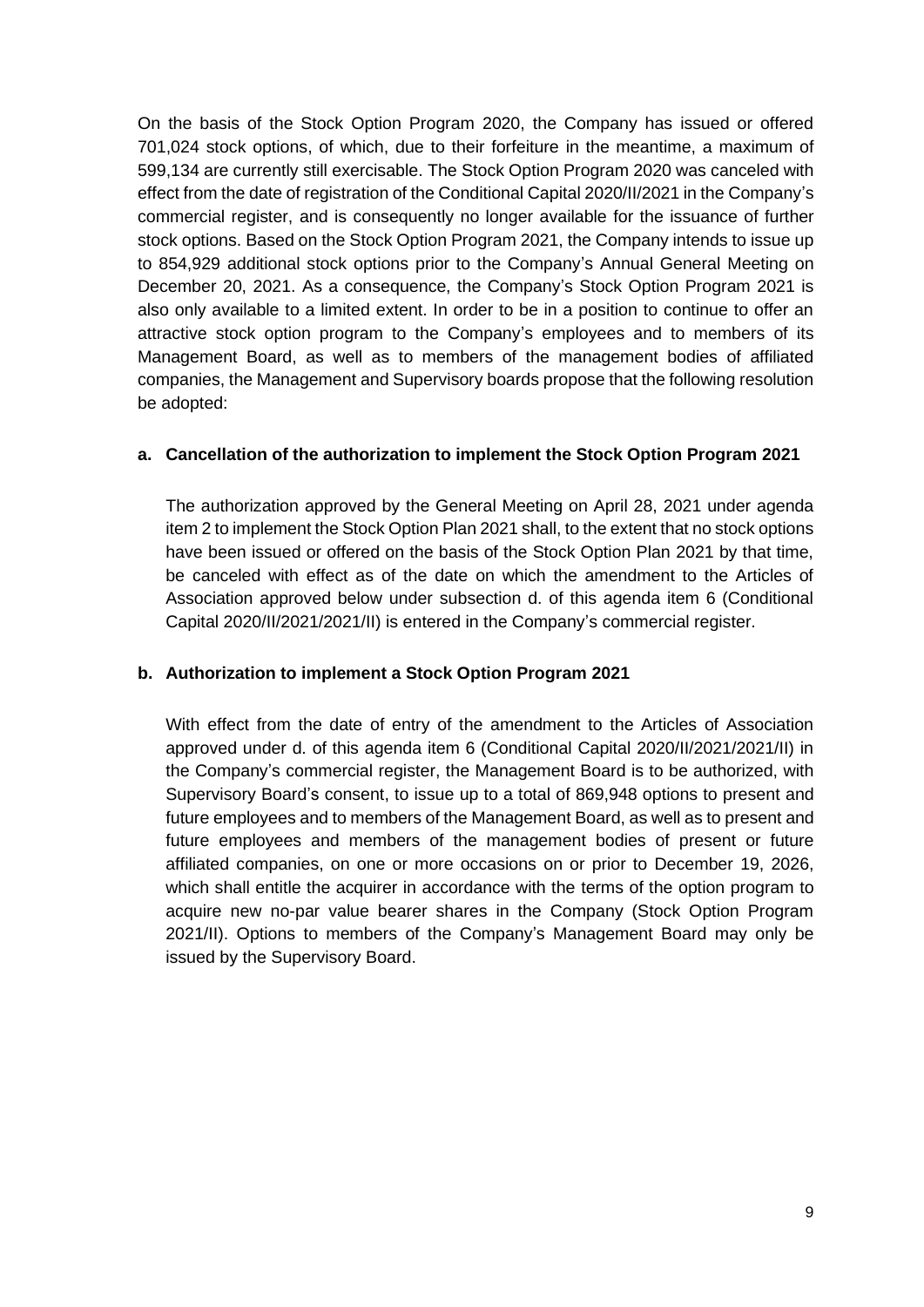The key features for the issuance of the options are to be as follows:

aa. Group of beneficiaries/allocation of option rights

With a total volume of no more than 869,948 options available to be issued, the group of beneficiaries shall be composed as follows:

- (i) Up to 608,963 options may be issued to present and future members of the Company's Management Board.
- (ii) Up to 86,995 options may be issued to the Company's present and future employees.
- (iii) Up to 86,995 options may be issued to present and future members of the management bodies of present and future affiliated companies of the Company.
- (iv) Up to 86,995 options may be issued to present and future employees of present and future affiliated companies of the Company.
- bb. Granting of options (acquisition periods) and issue date

Options can be offered to beneficiaries on a one-time basis or in multiple tranches on or prior to December 19, 2026, except during each 30 calendar day period (in each case, a "**Blocked Period**") prior to the publication of any annual consolidated financial statements of the Company or any half-year consolidated financial statements of the Company, with such Blocked Periods ending at the end of the day on which the Company publicly announces preliminary results relating to the financial statements yet to be published.

cc. Terms of the option rights, strike price, settlement

By exercising the options, no-par value bearer shares in the Company can be subscribed for at a ratio of 1:1 against payment of the strike price. The strike price equals 100% of the market value of the Company's shares. The market value is to be calculated as the unweighted, arithmetic average of the prices determined for one share in the Company in the closing auction in XETRA® trading or a comparable successor system, or successor price, during the last ten trading days prior to the issue of the option, albeit no less than EUR 1.00.

The options can be settled from conditional capital to be created in the future, from existing or future authorized capital, or existing shares. Alternatively, at the Company's discretion, the beneficiary can receive a cash settlement upon exercise of the option. The cash settlement is to be calculated as the difference between the strike price and the unweighted arithmetic average of the prices determined for one share in the Company in the closing auction in XETRA® trading or a comparable successor system, or successor price, on the ten stock exchange trading days prior to exercise of the option.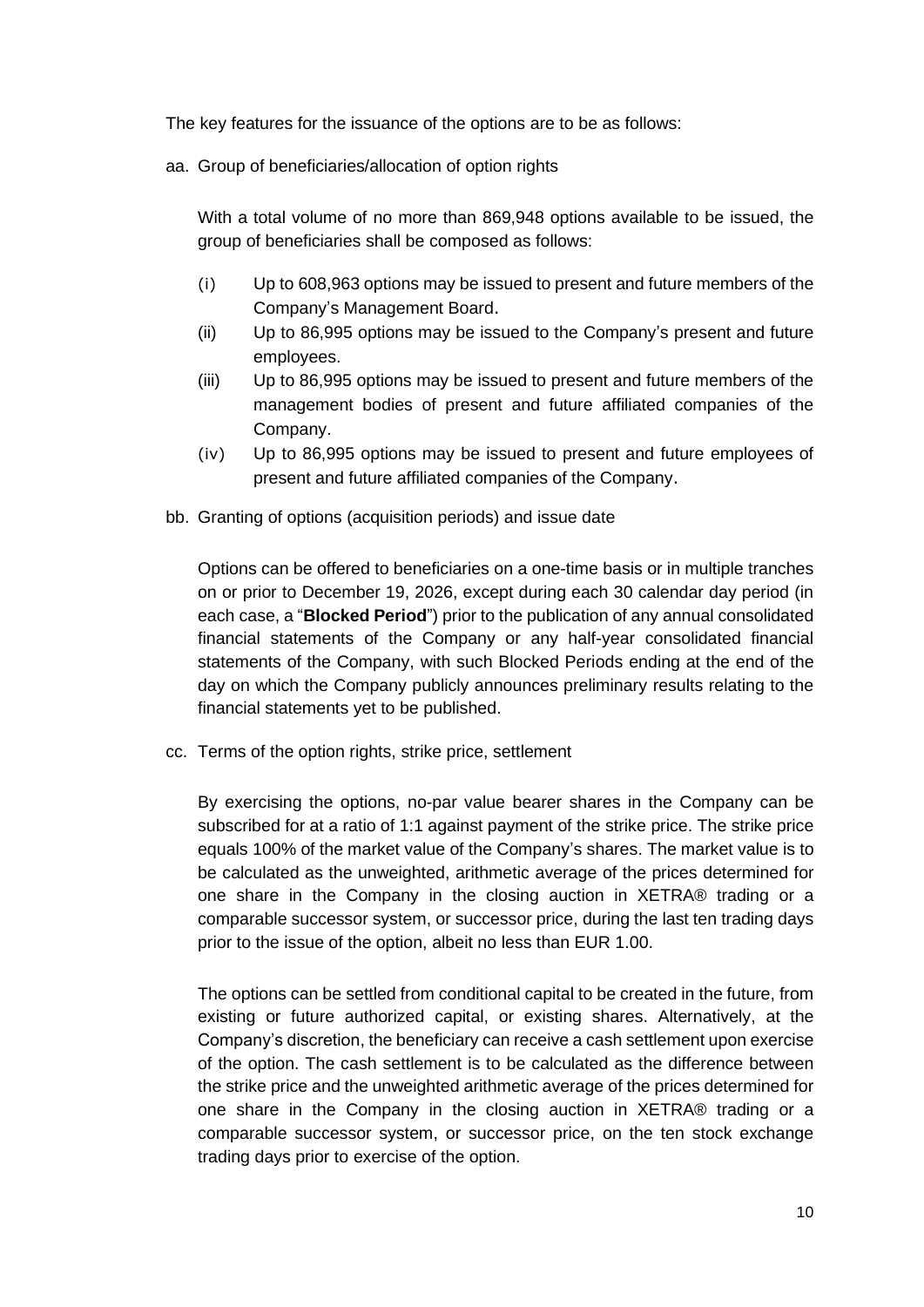In the event of a change of control, it can also be stipulated that, at the option holder's discretion, he or she may exercise his or her option right requiring a cash settlement ("change of control cash settlement") in lieu of issuance of shares. The change of control cash settlement is to be calculated as the difference between the strike price and the unweighted, arithmetic average of the Company's share prices determined in the closing auction in XETRA® trading or a comparable successor system or successor price during the last ten trading days on which a price was determined for the Company's shares prior to the change of control.

dd. Term of the options

The options issued under the Stock Option Program 2021/II can only be exercised within five years after they could have been exercised for the first time.

ee. Waiting period, exercise periods and performance target

The beneficiary can exercise the options no sooner than four years after they have been issued (waiting period within the meaning of Section 193 (2) No. 4 AktG).

Exercise of the options further requires that certain performance targets, as defined below, be met (performance target within the meaning of Section 193 (2) No. 4 AktG).

The performance targets are to be determined for the beneficiaries as follows:

The beneficiaries can exercise the options if the compound annual growth rate (CAGR) of revenue within the Group (the Northern Data Group) amounts to at least 25% over the Reference Period. The "Reference Period" commences with the fiscal year preceding the fiscal year into which the issue date falls, and ends with the fiscal year preceding the fiscal year in which the waiting period expires.

To prevent insider violations, notwithstanding expiry of the waiting period, and compliance with the performance target, options also may not be exercised during the period of 30 calendar days prior to the announcement of the Company's results, i.e. prior to the publication of consolidated financial statements or any consolidated half-year financial statements, with such blocked periods ending at the end of the day on which the Company publicly announces preliminary results relating to the financial statements yet to be published. In addition, restrictions resulting from general legal provisions, particularly the German Securities Trading Act (WpHG), must be complied with.

ff. Non-transferability of options

Options may not be transferred, pledged or otherwise encumbered – inheritance excepted.

gg. Forfeiture of the options ("Vesting Period")

Regulations concerning the forfeiture of option rights are to be provided for.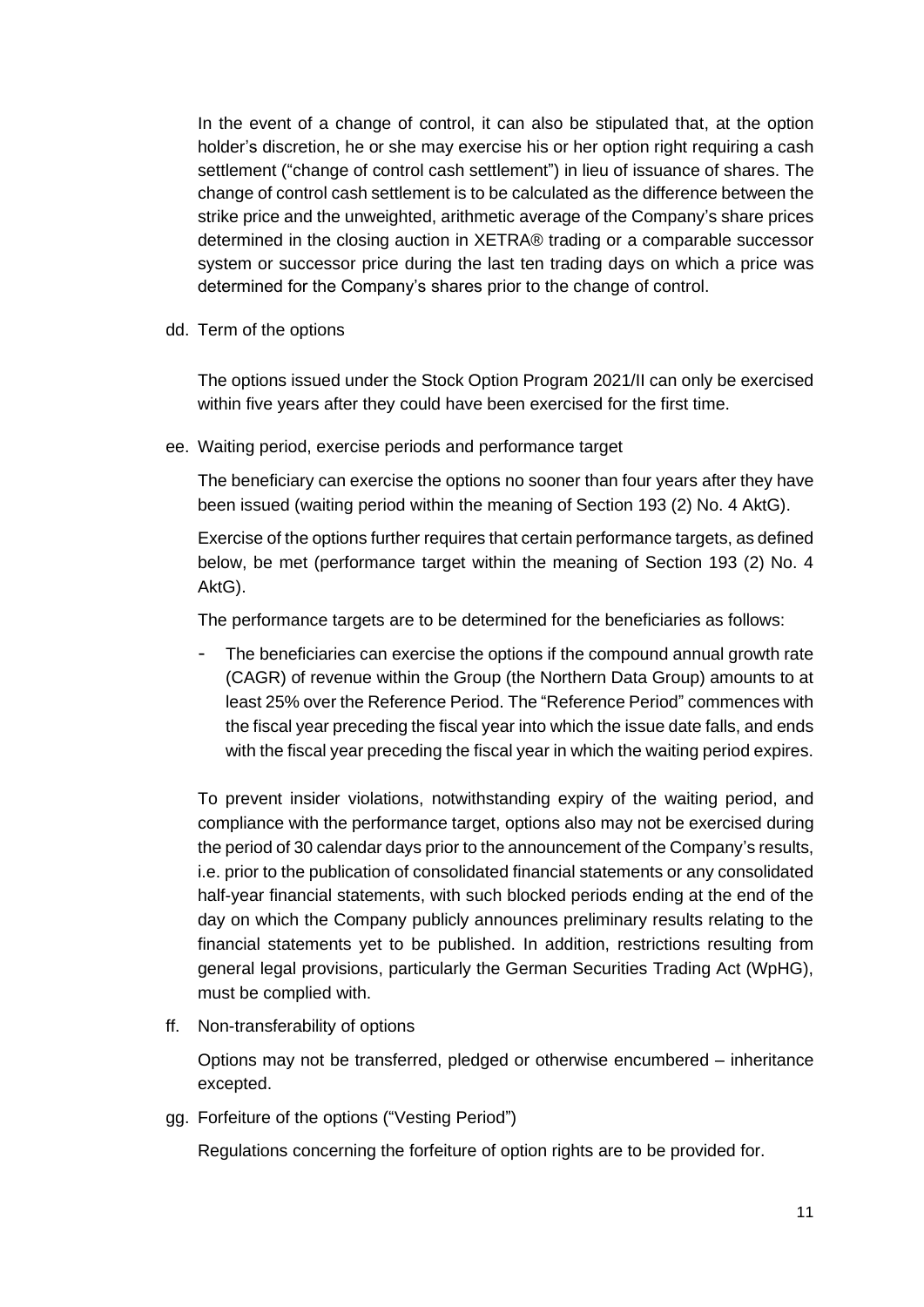hh. Taxation of options

All taxes that may be incurred in connection with the granting or exercise of the options, in particular income tax (wage tax), church tax and solidarity surcharge, are to be borne by the beneficiary.

ii. Change of control

A change of control occurs when a natural person, legal entity or partnership, acting alone or in concert with others (including subsidiaries), acquires in rem more than 50% of the voting share capital of the Company outstanding as of the acquisition date. Any further changes of control following a first change of control shall not to be taken into consideration.

jj. Further terms (authorization)

The Management Board may, with Supervisory Board's consent – and – insofar as the members of the Management Board are affected, the Company's Supervisory Board only may – determine the further details of the terms of the Stock Option Program 2021/II. In particular, these are to include:

- the number of options attributable to an individual beneficiary or a group of beneficiaries,
- regulations governing the options in special cases (e.g. maternity/paternity leave or parental leave of the beneficiary),
- events of forfeiture,
- the adjustment of the share allotment/dilution protection in the event of capital measures or the reorganization of the Company.
- kk. Management Board's reporting obligation

For each fiscal year, the Management Board is to report on the utilization of the Stock Option Program 2021/II, and on the options granted to the beneficiaries in relation therewith, in the notes to the annual financial statements or in the annual report, in each case in accordance with the relevant statutory provisions (Section 285 No. 9a HGB, Section 314 (1) No. 6a HGB, Section 160 (1) No. 5 AktG).

## **c. Amendment of the Conditional Capital 2020/II/2021**

With effect as of the date of entry in the Company's commercial register of the amendment to the Articles of Association (Conditional Capital 2020/II/2021/2021/II) approved below under subsection d. of this agenda item 6, the resolution of the General Meeting of December 30, 2019 concerning the creation of Conditional Capital in the amount of EUR 744,150.00 pursuant to Section 6.4 of the Articles of Association, as amended by resolution of the General Meeting of November 10, 2020 and further amended by resolution of the General Meeting of April 28, 2021, is to be amended as follows: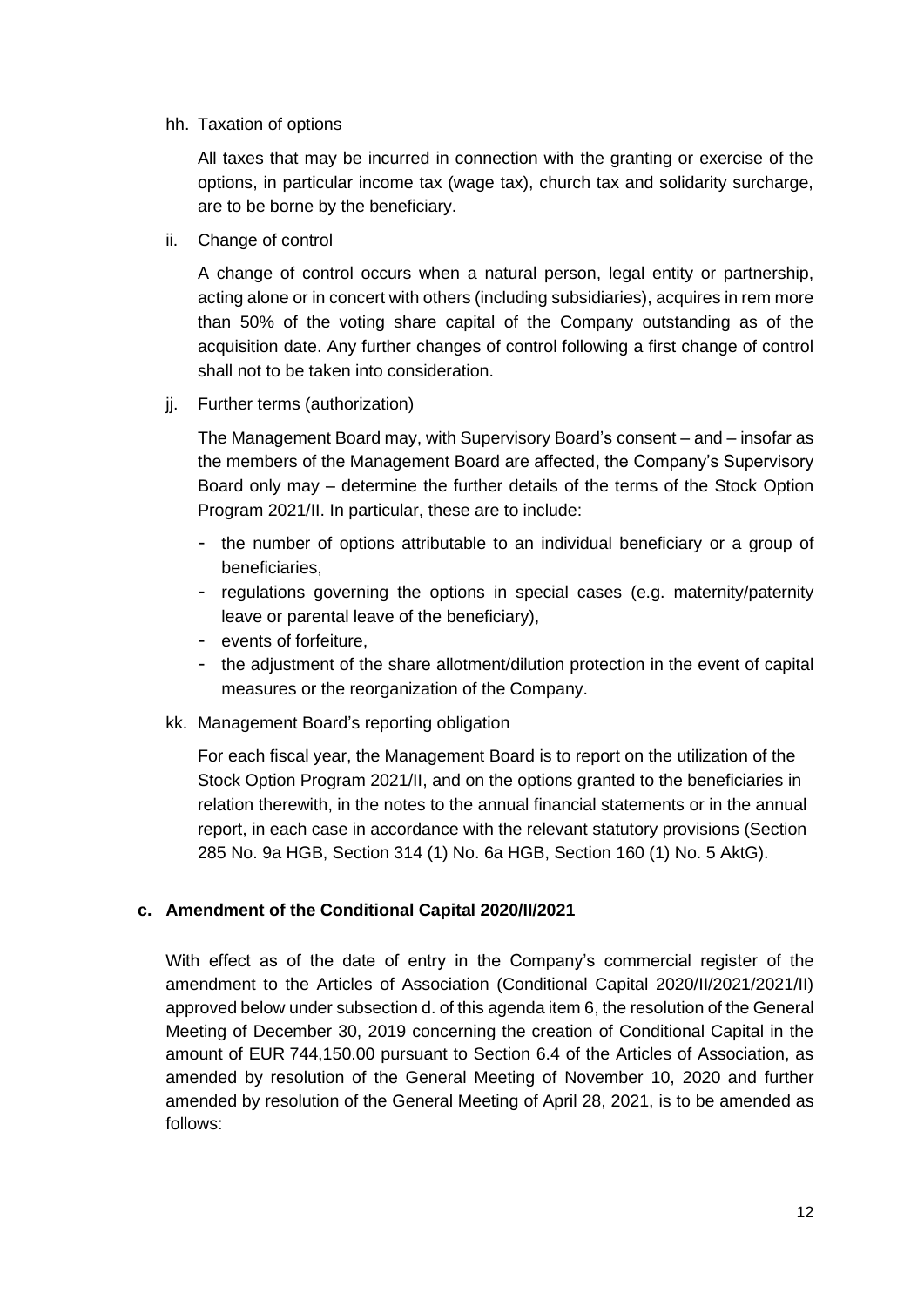The Company's share capital is conditionally increased by EUR 2,324,011.00 by issuance of up to 2,324,011 no-par value bearer shares (Conditional Capital 2020/II/2021/2021/II). The conditional capital increase may be utilized exclusively to settle options that were issued on the basis of the authorization of the General Meeting of December 30, 2019 pursuant to agenda item 4 subsection a) / November 10, 2020 pursuant to agenda item 7 subsection a) prior to the entry of the Conditional Capital 2020/II/2021 in the Company's commercial register, or on the basis of the authorization of the General Meeting of April 28, 2021 pursuant to agenda item 6 b) prior to the entry of the Conditional Capital 2020/II/2021/2021/II in the Company's commercial register or, on the basis of the authorization of the General Meeting of December 20, 2021 pursuant to agenda item 6, until December 19, 2026 (inclusive). The conditional capital increase may only be implemented to the extent that the option holders exercise their right to subscribe for shares in the Company, and the Company utilizes this Conditional Capital 2020/II/2021/2021/II to settle the options. Shares from the Conditional Capital 2020/II/2021/2021/II shall be issued at a price resulting from the respective authorization. The new shares are to be entitled to draw dividends from the beginning of the fiscal year in which they are created through the exercise of options.

The Supervisory Board may amend the wording of the Company's Articles of Association in accordance with the respective issuance of new shares and to make all other related amendments to the Articles of Association that only affect their wording.

## **d. Amendment to the Articles of Association and authorization to amend the wording of the Articles of Association**

Section 6.4 of the Company's Articles of Association is to be reworded as follows:

"6.4 The Company's share capital is conditionally increased by EUR 2,324,011.00 by issuance of up to 2,324,011 no-par value bearer shares (Conditional Capital 2020/II/2021/2021/II). The conditional capital increase may be utilized exclusively to settle options that were issued on the basis of the authorization of the General Meeting of December 30, 2019 pursuant to agenda item 4 subsection a) / November 10, 2020 pursuant to agenda item 7 subsection a) prior to the entry of the Conditional Capital 2020/II/2021 in the Company's commercial register, or on the basis of the authorization of the General Meeting of April 28, 2021 pursuant to agenda item 6 b) prior to the entry of the Conditional Capital 2020/II/2021/2021/II in the Company's commercial register or, on the basis of the authorization of the General Meeting of December 20, 2021 pursuant to agenda item 6, until December 19, 2026 (inclusive). The conditional capital increase may only be implemented to the extent that the option holders exercise their right to subscribe for shares in the Company, and the Company utilizes this Conditional Capital 2020/II/2021/2021/II to settle the options. Shares from the Conditional Capital 2020/II/2021/2021/II shall be issued at a price resulting from the respective authorization. The new shares are to be entitled to draw dividends from the beginning of the fiscal year in which they are created through the exercise of options.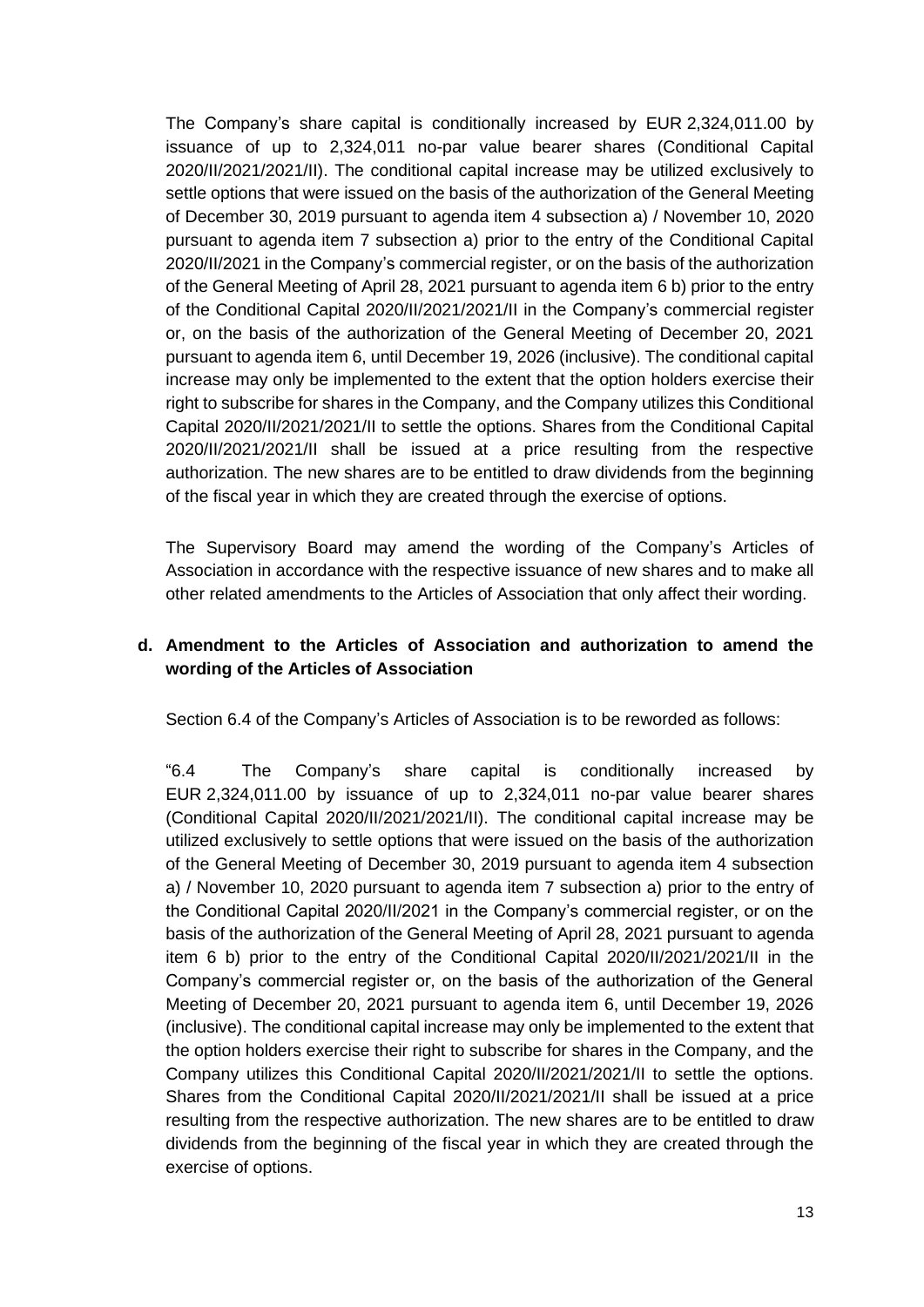The Supervisory Board may amend the wording of the Company's Articles of Association in accordance with the respective issuance of new shares and to make all other related amendments to the Articles of Association that only affect their wording."

The authorizing resolution of the Company's General Meeting of December 30, 2019, at that time still trading as Northern Bitcoin AG, together with the report, as well as the amending resolution of November 10, 2020, together with the related report, can be accessed from the time when the Annual General Meeting is convened until the close of the General Meeting via the Company's website at https://ir.northerndata.de/annualgeneral-meeting/, where they are included in the invitation to the Extraordinary General Meeting of December 30, 2019 under agenda item 4 / report on agenda item 4, and in the invitation to the Annual General Meeting on November 10, 2020 under agenda item 7 / report on agenda item 7, respectively. The authorizing resolution of the Company's General Meeting of April 28, 2021, together with the related report, can also be accessed from the time of the convening of the Annual General Meeting until the close of General Meeting via the Company's website at https://ir.northerndata.de/annual-general-meeting/, where they are included in the invitation to the Extraordinary General Meeting of April 28, 2021 under agenda item 2 / report on agenda item 2. Upon request, a copy will be provided to each shareholder without delay and free of charge.

## **7. Resolutions concerning the amendments to the Articles of Association**

## **a. Amendment of Section 2.1 of the Articles of Association (Company's purpose)**

Pursuant to Section 2.1 of the Articles of Association, the purpose of the Company comprises direct or indirect activities in the area of the development, manufacturing and distribution of products and the rendering of services in the information technology area. The Company's purpose shall be amended to also include the holding and purchase of products in the information technology area, particularly including cryptocurrencies, mainly to enable the Company beyond doubt including in the event of a change in the consensus algorithm for the mining of a cryptocurrency from a proof-of-work approach to a proof-ofstake approach, to purchase such coins as are required for further generation of revenue or transaction validation, as the case may be, and to be able to decide flexibly at any time on the time of purchase or sale, or the holding period, of purchased or self-produced coins in the Company's best interest.

The Management Board and the Supervisory Board therefore propose that the following resolution be adopted:

Section 2.1 of the Articles of Association is amended as follows:

*"2.1 The purpose of the Company shall comprise direct or indirect activities in the area of development, manufacturing, acquisition, holding and distribution of products (including those based on distributed ledger technologies) and the rendering of*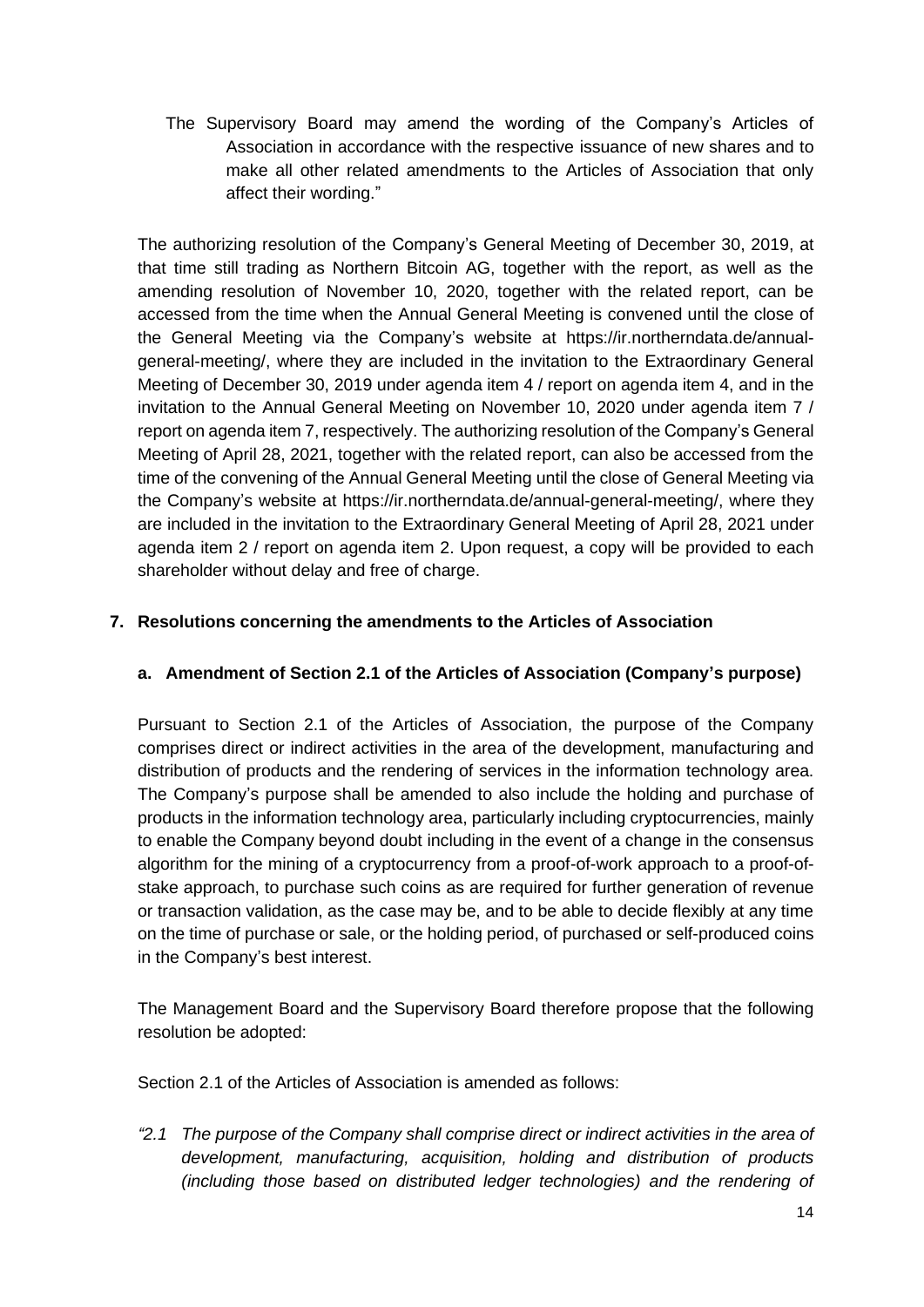*services in the area of information technology, insofar as these does not require permits from the German Federal Financial Supervisory Authority (BaFin)."*

## **b. Amendment of Section 18.1 of the Articles of Association (Supervisory Board's remuneration)**

The Management Board and the Supervisory Board again propose to the General Meeting an increase in the fixed remuneration of the Supervisory Board from currently EUR 30,000 to EUR 60,000. The year 2021, in which the Supervisory Board has again held a total of 24 meetings to date, has shown that even the increased remuneration in 2020 fails to match the high level of professional, time and personal demands placed on members of the Company's Supervisory Board. Even more so, as the members of the Supervisory Board do not receive a separate attendance fee in addition to their fixed remuneration, which at comparable companies lies in the region of EUR 1,000 per meeting. In light of the Company's expected growth and the resultant high number of meetings, it is consequently appropriate to further raise the level of remuneration of the Supervisory Board again in order to be able to continue to attract qualified and committed Supervisory Board members to the Company in the future.

The Management and Supervisory boards propose that the following resolution be adopted:

Section 18.1 of the Articles of Association is amended as follows:

*"18.1 In addition to the reimbursement of their expenses, members of the Supervisory Board shall receive fixed remuneration that shall amount to EUR 60,000.00 for an regular member, and to twice this amount for its Chair, and to 1.5 times this amount for its Deputy Chair. The Supervisory Board compensation shall be payable as of the end of a fiscal year."*

The new remuneration regulation shall apply for the first time for the fiscal year that commenced on January 1, 2021.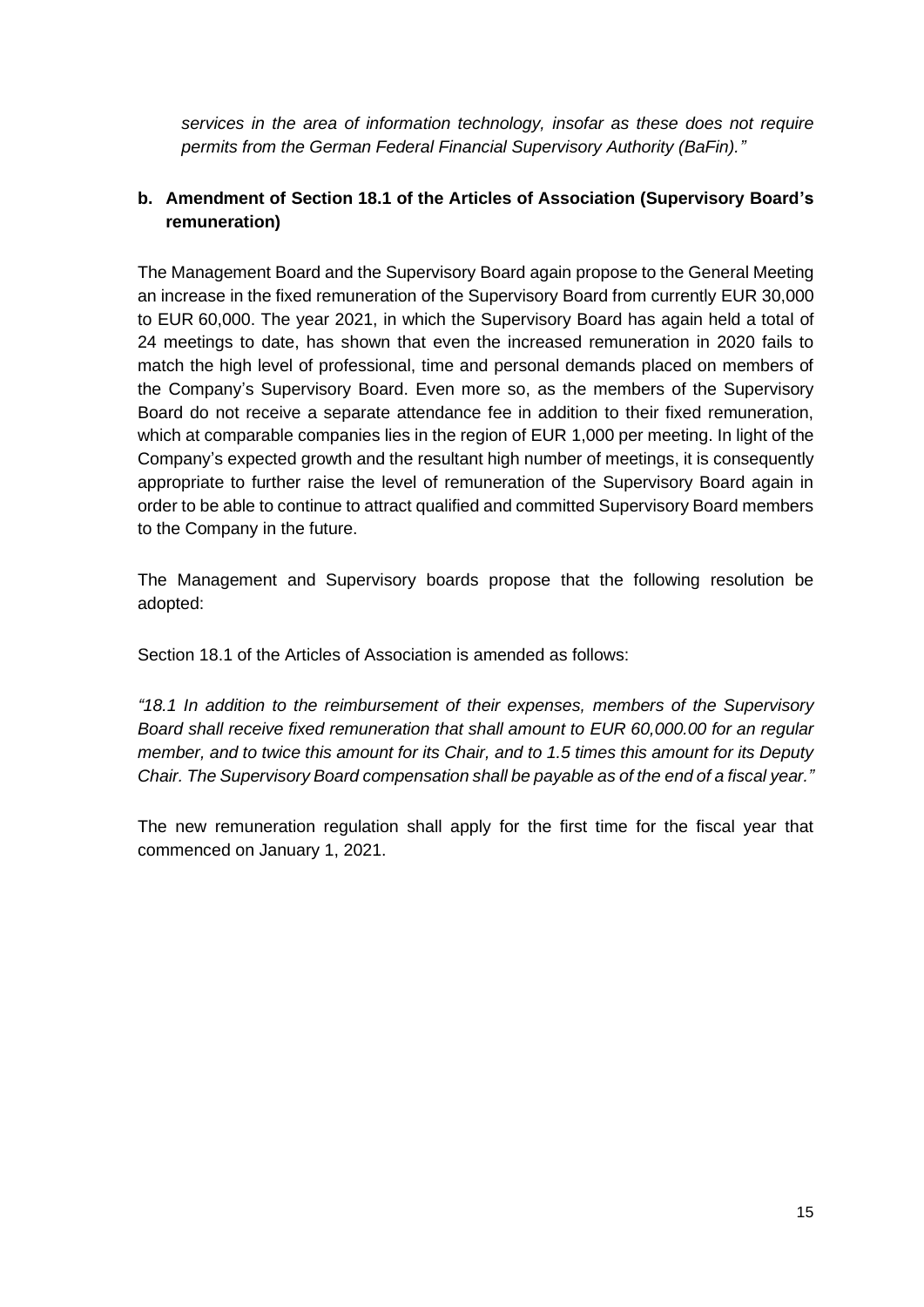## **II. Management Board reports**

# **1. Report of the Management Board on agenda item 5 concerning the exclusion of subscription rights as part of Authorized Capital 2021/II pursuant to Section 203 (2) sentence 2 AktG in conjunction with Section 186 para (4) sentence 2 AktG**

#### a. Introduction

Pursuant to Section 203 (2) sentence 2 AktG in conjunction with Section 186 (4) sentence 2 AktG, the Management Board has submitted a written report concerning agenda item 5. The report is available on the Internet at https://ir.northerndata.de/annual-general-meeting/ from the day on which the Annual General Meeting is convened. The report is announced as follows:

Under agenda item 5, the Management and Supervisory boards propose the cancellation of the existing Authorized capital 2021 and the creation of a new Authorized capital 2021/II in the amount of EUR 11,620,055.00.

The Authorized Capital 2021 has already been largely utilized by (i) a capital increase against capital contributions in kind under exclusion of shareholders' subscription rights in the nominal amount of EUR 2,306,294.00 for the acquisition of Decentric Europe B.V., which was approved by the Management Board and by the Supervisory Board on August 12, 2021, and whose implementation was entered in the commercial register on September 14, 2021, and (ii) a further capital increase against capital contributions in kind under exclusion of shareholders' subscription rights in the nominal amount of EUR 4,490,142.00 for the acquisition of approximately 88.6% of the shares in Bitfield N.V., which was approved by the Management Board and by the Supervisory Board on October 19, 2021, and whose implementation was entered in the commercial register on November 2, 2021. The Authorized Capital 2021 can thereby only be utilized to the extent of EUR 1,143,417.00. As a consequence, the realization of future capital increases on the basis of Authorized Capital 2021 is only possible to a limited extent.

As of the date of the convening of the General Meeting, the Company's share capital amounts to EUR 23,240,111.00.

In light of the Company's continued high growth, the Management Board and the Supervisory Board consider it expedient to enable the Company in the future to increase the share capital within reasonable limits at short notice by utilizing authorized capital and, if necessary, to exclude the shareholders' subscription rights. For this reason, the unutilized Authorized Capital 2021 is to be canceled concurrently with the entry into effect of the Authorized Capital 2021/II proposed for resolution under this agenda item and be replaced by a new Authorized Capital 2021/II based on the increased share capital.

The Authorized capital 2021/II is intended to restore the Company's flexibility to take advantage of financing opportunities in order to seize business opportunities and to strengthen its equity base. Adequate capitalization and financing form an essential basis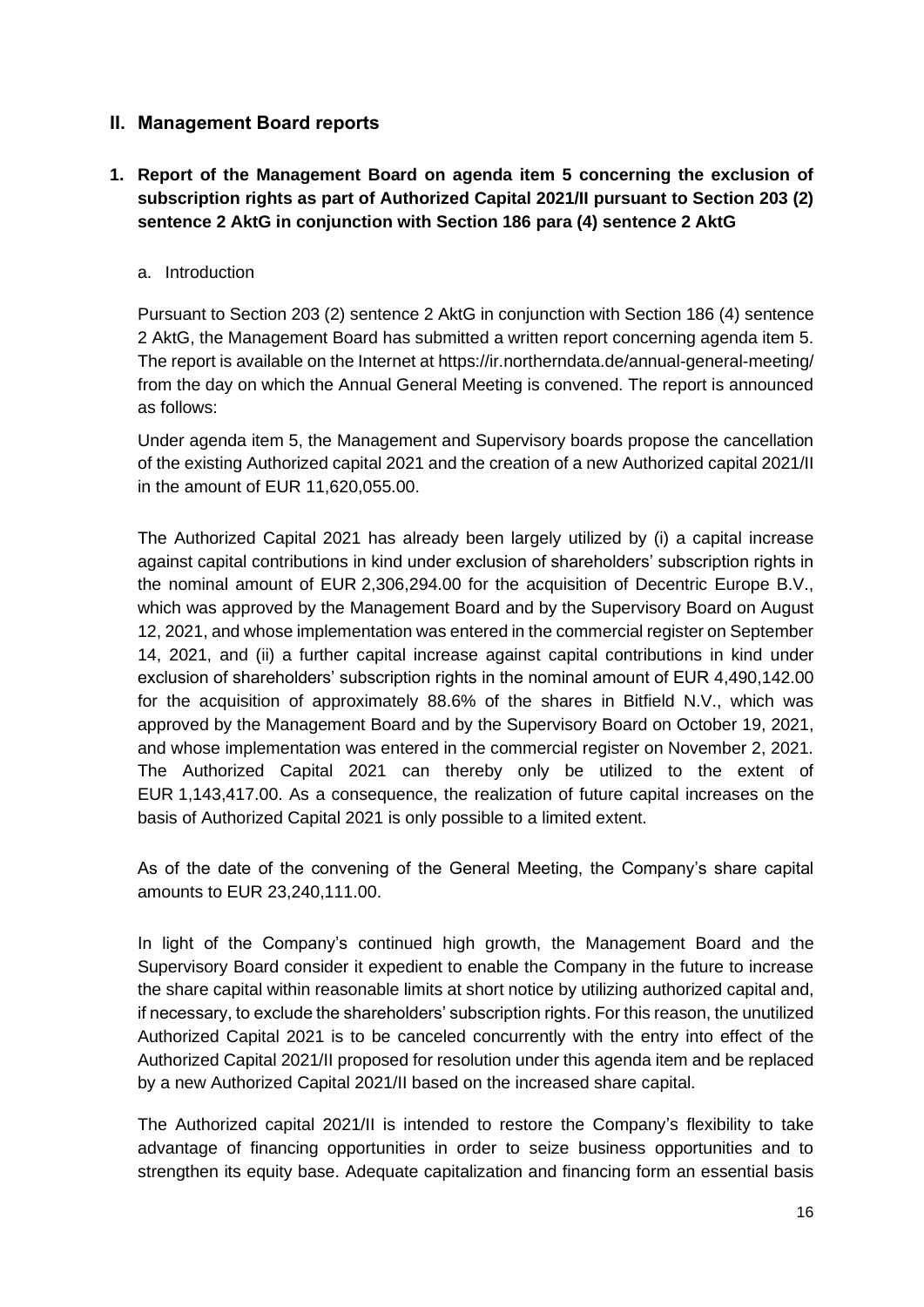for the Company's further development and growth. The issuance of new shares as part of a capital increase will increase the Company's equity and thereby also its scope for manoeuvre for the Company's further growth, as well as for borrowing.

b. In the event of a capital increase utilizing Authorized capital 2021/II, shareholders shall in principle be granted subscription rights. This can also be executed in whole or in part by way of indirect subscription rights. The Management Board, however, is to be authorized, subject to the consent of the Supervisory Board, to exclude the subscription right in certain cases. Exclusion of subscription rights for capital increases of up to 10%

Shareholders' subscription rights can be excluded, particularly in the case of cash capital increases not exceeding 10% of the share capital existing at the time the authorization becomes effective or is exercised, if the issue price of the new shares is not significantly lower than the stock market price of the Company's shares of the same class and same rights attached (Section 186 (3) sentence 4 AktG, simplified exclusion of subscription rights). As the authorization resolution expressly stipulates that the 10% limit also cannot be exceeded at the time when the authorization is exercised, it is also ensured that the 10% limit will not be exceeded in the event of a capital reduction. Shares issued or sold during the validity of this authorization with the exclusion of subscription rights, in direct or analogous application of § 186 (3) sentence 4 AktG, count, to the extent required by law, towards the maximum limit of 10% of the share capital. This maximum limit shall also include shares that may or shall be issued by the Company to satisfy conversion or warrant rights or to fulfill conversion or warrant obligations arising from bonds with warrant and/or conversion rights or obligations, provided that the bonds conveying a corresponding conversion or warrant right or obligation were issued during the term of this authorization prior to its utilisation in corresponding application of Section 186 (3) Clause 4 AktG, under exclusion of shareholders' subscription rights.

The option to exclude shareholders' subscription rights with regard to cash capital increases not exceeding 10% of the share capital puts the Company in a position to respond flexibly to favorable capital market situations arising at short notice in order to raise new funds for corporate financing and to place the new shares with institutional investors, without having to extend a subscription offer for at least 14 days.

The simplified exclusion of subscription rights is a standard case provided for by law in which shareholders' subscription rights can be excluded. The restriction to 10% of the share capital existing at the time when the authorization becomes effective, or is exercised, takes into consideration the shareholders' need for protection against dilution of their shareholding on a pro rata basis. Shareholders who wish to maintain their shareholding quota can prevent the reduction of their shareholding quota by realizing additional purchases via the stock exchange. In the case of the simplified exclusion of subscription rights, it is mandatory that the issue price of the new shares is not significantly lower than the stock market price. This takes into consideration the shareholders' need for protection against dilution of the value of their shareholding.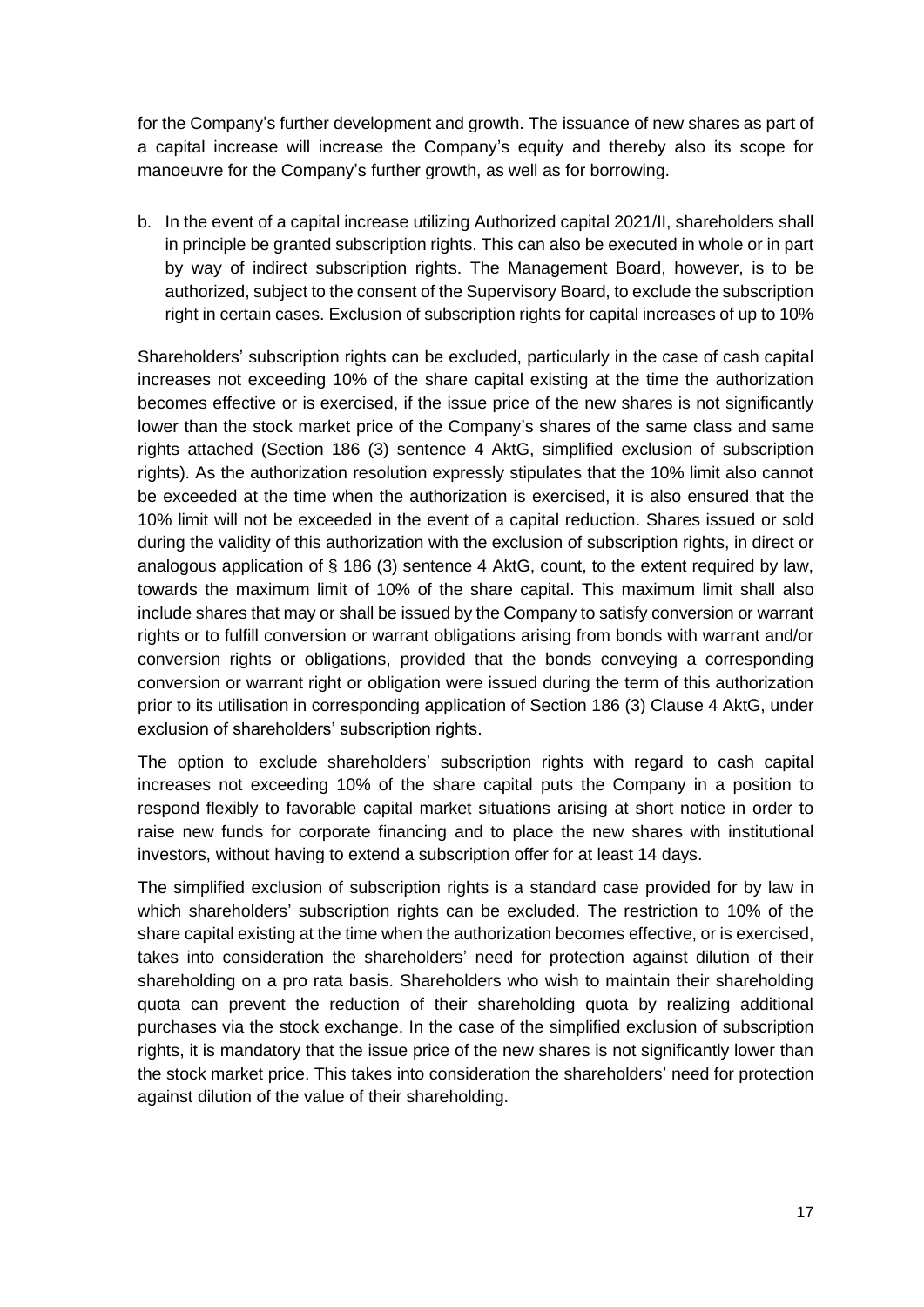#### c. Exclusion of subscription rights in the case of capital contributions in kind

The subscription right can further be excluded in the case of capital increases against contributions in kind, in particular for the the purpose of acquisitions of companies, parts thereof and interests therein, intellectual property rights, such as patents, trademarks or related licenses, other product rights or other contributions in kind, including receivables, bonds, convertible bonds and other financial instruments. This is intended to enable the Company to respond flexibly to opportunities that arise on national and international markets, in particular for the acquisition of companies, parts thereof or interests therein, as well as in relation to offers for business combinations. Particularly in the context of acquisitions of companies or participations in businesses, a variety of reasons exists for granting sellers shares instead of or in addition to a consideration in cash only. This allows for conservation of the Company's liquidity and for the seller(s) to participate in future share price appreciation potential. This potentially enhances the Company's competitive opportunities in the event of acquisitions. The Company does not suffer any disadvantage as a consequence, as the issue of shares against capital contributions in kind requires the value of the capital contribution in kind stands in reasonable proportion to the value of the shares. When exercising the authorization, the Company's Management Board will carefully review the valuation relationship between the Company and the acquired equity interest or company and, in the best interests of the Company and its shareholders, determine the issue price of the new shares and the other terms and conditions of the share issue.

#### d. Exclusion of subscription rights for bonds

The authorization to exclude subscription rights of holders of bonds with warrant or conversion rights or obligations issued by the Company or its Group companies avoids having to reduce the warrant or conversion price in accordance with the so-called dilution clauses of the bond terms and conditions in the event that this authorization is exercised. Rather, holders of bonds with warrant or conversion rights or obligations should also have a subscription right to the extent to which they would be entitled after exercising the warrant or conversion right or after fulfilling the warrant or conversion obligation. The authorization is to give the Management Board the opportunity to choose between the two alternatives when utilizing Authorized capital 2021/II, carefully weighing the interests involved.

## e. Exclusion of subscription rights for fractional amounts

Furthermore, the Management Board is to be authorized, with the approval of the Supervisory Board, to exclude subscription rights in order to avoid fractional amounts. Fractional amounts can result from the respective volume of the capital increase and the determination of a practicable subscription ratio. The proposed exclusion of subscription rights for fractional amounts allows for a clean subscription ratio and thereby facilitates the settlement of the share issuance. The fractions of shares excluded from the shareholders' subscription rights shall be utilized in the best possible manner for the Company.

Having considered all of the aforementioned circumstances, the Management Board, in agreement with the Supervisory Board, considers the authorizations to exclude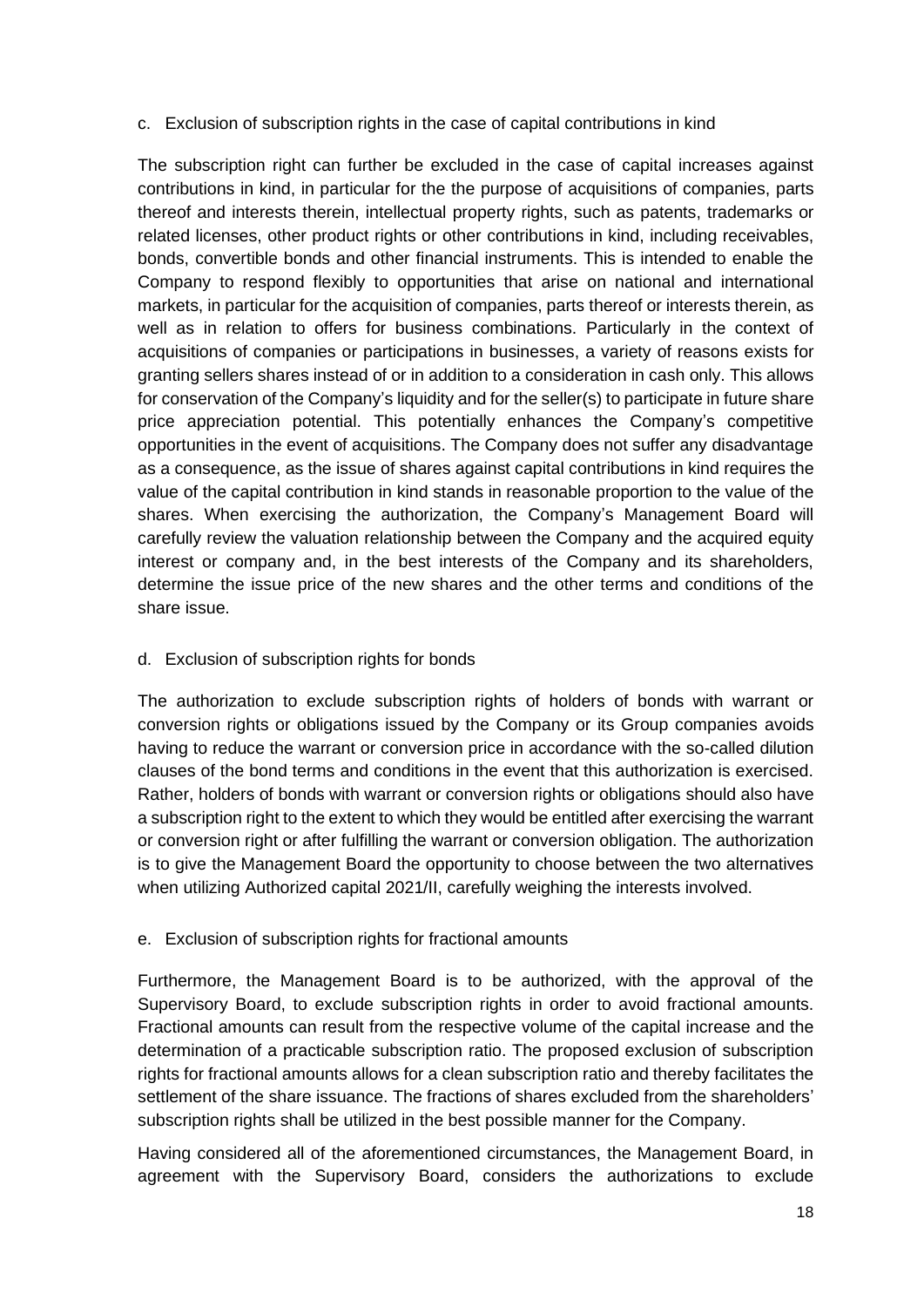subscription rights to be objectively justified and appropriate for the reasons and to the extent set out above, including taking into consideration the potential dilutive effect to the detriment of the shareholders if the relevant authorizations are exercised.

At present, no specific plans exist to utilize the Authorized capital 2021/II. Corresponding anticipatory resolutions with the possibility to exclude subscription rights are common national and international practice both. The approval of the Supervisory Board is required for all cases of exclusion of subscription rights proposed here. The Management Board will also carefully examine in each case whether the utilization of the Authorized capital 2021/II lies in the Company's interest; in doing so, it will, in particular, also examine whether any exclusion of the subscription right is objectively justified in the individual case.

To the extent that the Management Board utilizes the authorization during a given fiscal year, it will submit a related report at the following General Meeting.

**2. Report of the Management Board on agenda item 6 concerning the authorization to implement a new Stock Option Program 2021/II and the amendment of the Conditional Capital 2020/II/2021 to service the Stock Option Program 2020, the Stock Option Program 2021 and the Stock Option Program 2021/II** 

Under agenda item 6, the Management Board and the Supervisory Board request the Company's shareholders to cancel the existing Stock Option Program 2021 and to authorize the implementation of a new Stock Option Program 2021/II, the content of which corresponds to the existing Stock Option Program, including the amendment of the existing Conditional Capital 2020/II/2021 to Conditional Capital 2020/II/2021/2021/II. The Company is to be granted the greatest possible flexibility with regard to the issuance of new stock options, taking into consideration its share increased capital and stock options that were already forfeited since their issuance. This reflects, in particular, the intention to further expand the Group's personnel base and, on the basis of the new authorization, to give the Group's employees an interest in the Company's success and to promote their identification with the Company. In the opinion of the Management Board and the Supervisory Board, such target enhances the Company's value and thereby also the shareholders' investment, and thereby lies in the interests of all parties involved.

## **III. Further information and notes**

## **1. Virtual General Meeting**

The Management Board, with Supervisory Board's consent, has decided to hold the General Meeting in accordance with the Act on Measures in Corporate, Cooperative, Association, Foundation and Residential Property Law to Combat the Effects of the COVID-19 Pandemic (Article 2 of the Act to Mitigate the Consequences of the COVID-19 Pandemic under Civil, Insolvency and Criminal Procedure Law), as currently in force, as a virtual General Meeting without the physical attendance of the shareholders or their proxies.

For shareholders who have duly registered for the General Meeting, or their proxies, the entire Annual General Meeting, including any answers to questions and the votes, will be broadcast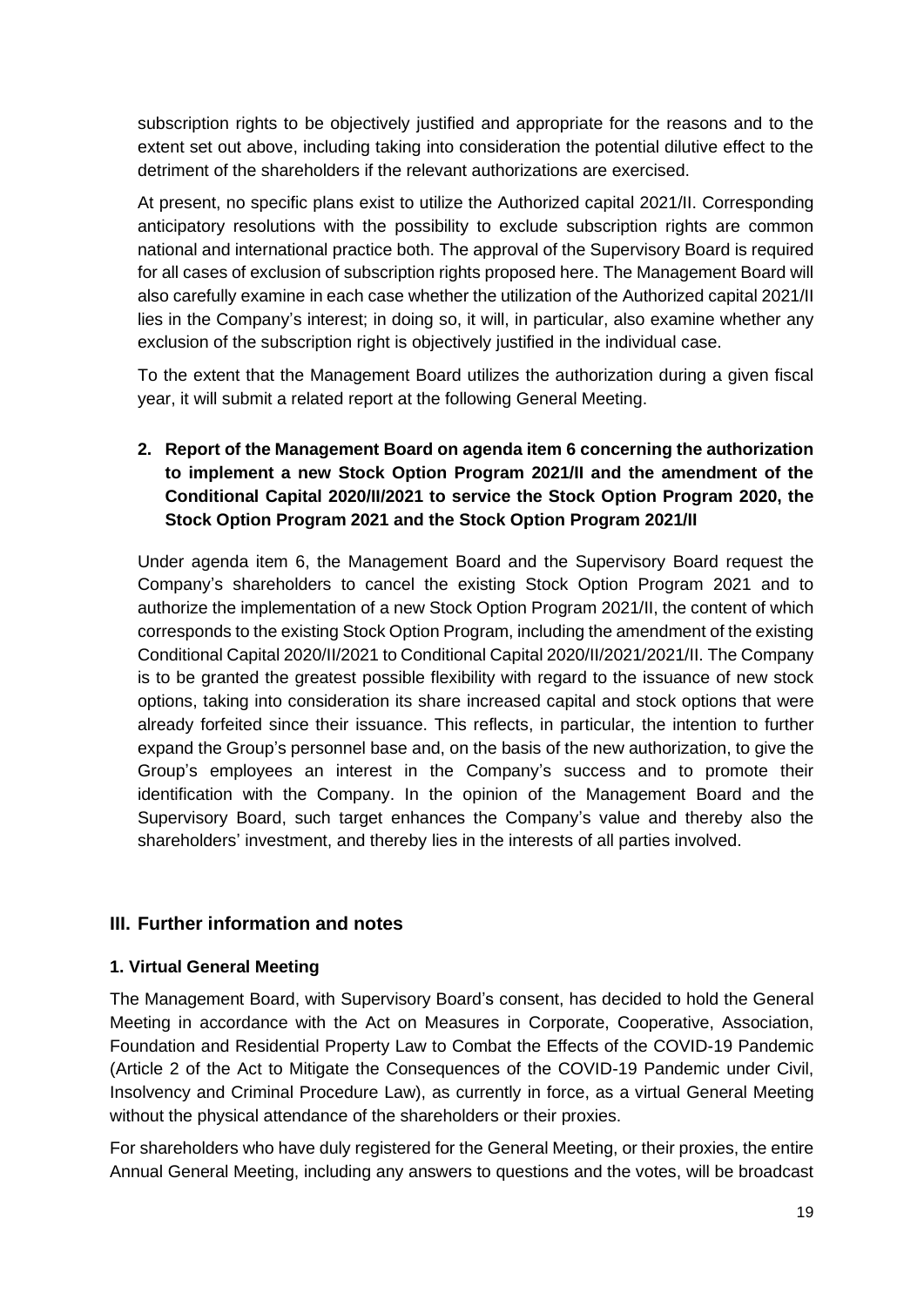live in both sound and vision on the Internet on the website of Northern Data AG at https://ir.northerndata.de/annual-general-meeting/ in the password-protected Internet service. The personal access data required for this purpose will be sent to the shareholders or their proxies together with the "HV-Ticket" (GM ticket) after registration for the General Meeting.

The use of the password-protected Internet service by a proxy requires that the proxy has received the corresponding access data.

Authorized intermediaries, shareholders' associations, voting advisors and other persons treated as such by Section 135 (8) AktG can also use the password-protected Internet service. The Company will provide them with electronic access upon request.

#### **2. Participation in the virtual General Meeting**

Pursuant to Section 21.3 of the Articles of Association, shareholders who have registered for the General Meeting in text form and provided the Company with evidence of their shareholding are entitled to attend the virtual General Meeting and to exercise their voting rights. Proof of share ownership must be provided in the form of a certificate issued by the ultimate intermediary in text form in either German or English. Pursuant to Section 21.4 of the Articles of Association in conjunction with Section 123 (4) AktG, the proof of share ownership must refer to the beginning of the 21st day prior to the Annual General Meeting, which is November 29, 2021, 00.00 CET (record date).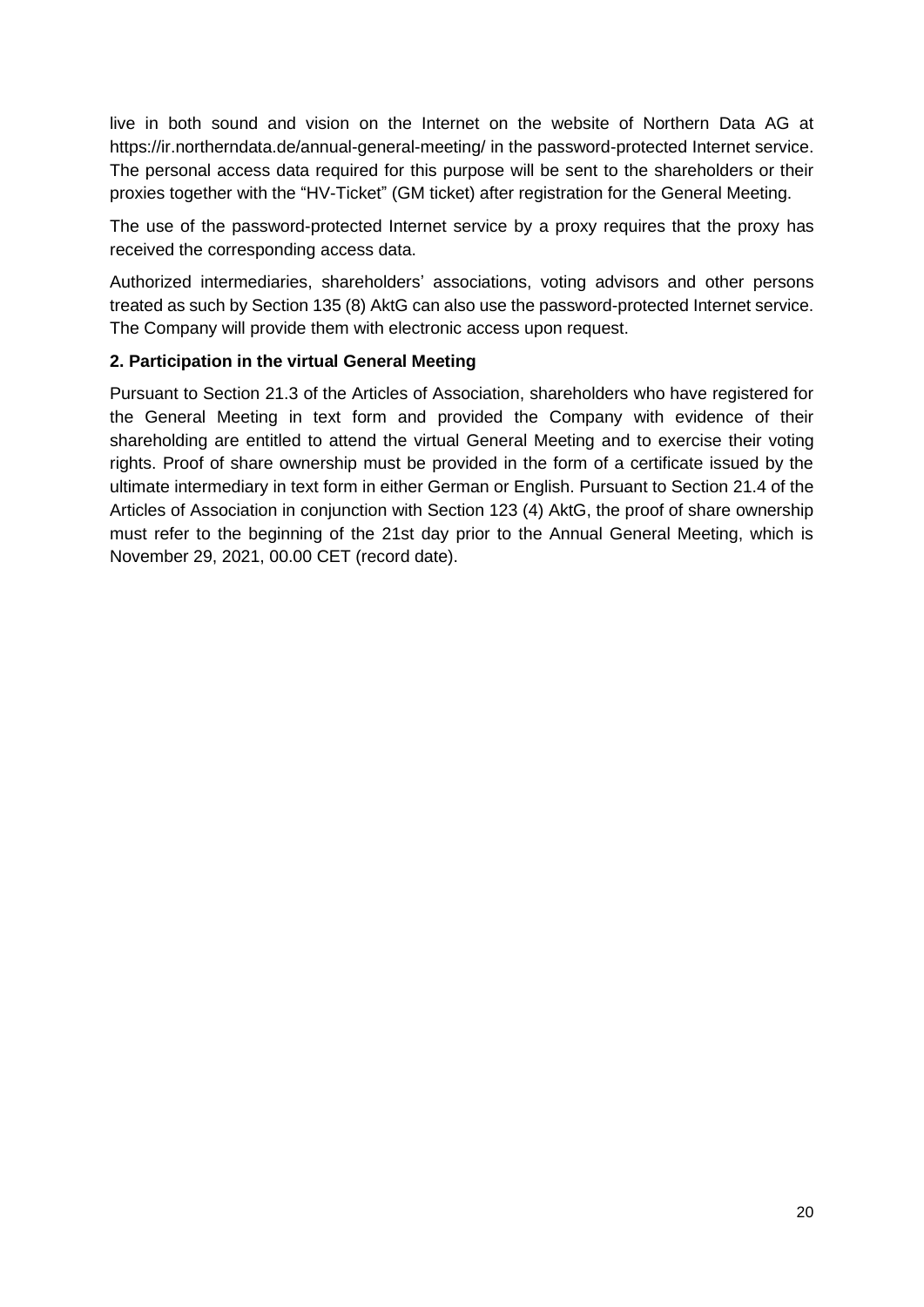The registration and proof of share ownership must be received by the Company no later than six days prior to the General Meeting, i.e. at the latest on December 13, 2021, 24:00 hours CET, at the following address, fax number or email address:

> Northern Data AG c/o Better Orange IR & HV AG Haidelweg 48 81241 Munich Germany Fax: +49 (0) 89 / 88 96 906-33 or by email at: [anmeldung@better-orange.de](mailto:anmeldung@better-orange.de)

After receipt of the registration and the proof of their shareholding at the above address, the shareholders will be sent an GM ticket, which contains an integrated proxy authorization form as well as a proxy authorization and instruction form for the GM. Such forms are also available on the Internet on the Northern Data AG website at https://ir.northerndata.de/annual-generalmeeting/.

In order to ensure timely receipt of the GM ticket, we ask shareholders to make sure they register and provide proof of their shareholding as soon as possible. No GM ticket is required to use the form to authorize and instruct a proxy (including a voting proxy appointed by the Company), however all of features of the password-protected Internet service require access data printed on the GM ticket.

Shares are not blocked by registering for the General Meeting. Shareholders can consequently continue to freely dispose of their shares after registration. As far as the Company is concerned, only those persons who have provided proof of share ownership as of the record date shall be deemed shareholders for the purpose of participating in the virtual General Meeting and exercising voting rights; changes in the shareholding after the record date shall have no impact on the shareholder's participation and voting rights.

# **3. Voting by electronic mail vote**

Shareholders and their proxies can cast their votes by means of electronic communication (mail vote). Only those shareholders who have duly registered and provided proof of their shareholding are entitled to exercise their voting rights by way of electronic mail voting – either in person or by proxy.

Voting takes place electronically (with the appropriate access data, see above under section 1) via the password-protected Internet service in accordance with the procedure provided for this purpose on the Northern Data AG website at https://ir.northerndata.de/annual-generalmeeting/.

Mail votes can be cast via the password-protected Internet service on the Northern Data AG website at <https://ir.northerndata.de/annual-general-meeting/> in accordance with the procedure provided for this purpose, commencing November 29, 2021 until the start of voting on the agenda items at the virtual General Meeting on December 20, 2021.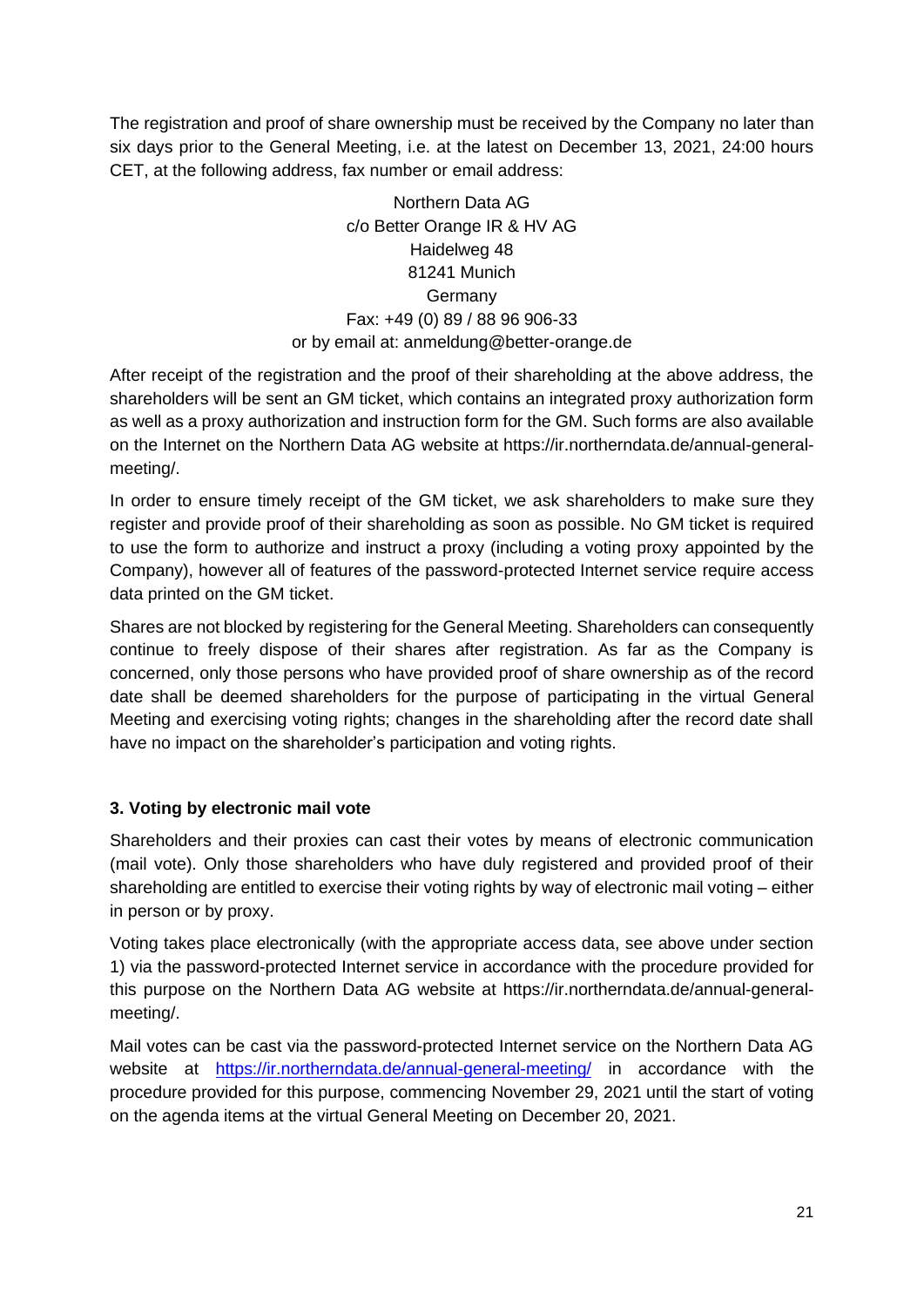#### **4. Procedure for voting by proxy**

Shareholders and their proxies can also have their voting rights be exercised by a proxy, for example by their custodian bank, a shareholders' association or another person of their choice.

However, proxies (with the exception of the proxies appointed by the Company) cannot physically participate in the virtual General Meeting. They can only exercise the voting right for shareholders they represent by means of electronic mail voting or by granting (sub)proxy authorization to the proxies appointed by the Company.

The use of the password-protected Internet service by the authorized representative requires that the authorized representative receives the corresponding access data.

As a service, the Company offers its shareholders and their proxies the opportunity to be represented at the General Meeting in accordance with their instructions by proxies appointed by the Company. The proxies will exercise the shareholders' voting rights in accordance with the instructions given to them. Even if a proxy has been granted, they are only authorized to exercise voting rights if express instructions have been given. The proxies do not accept any instructions to ask questions or bring motions or to file objections against resolutions of the General Meeting.

Any proxy must be duly registered by the shareholder or the proxy and provide proof of the principal's shareholding.

If the shareholder authorizes more than one person, the Company can reject one or more of such persons.

The granting of the proxy authorization, its amendment, its revocation and the proof of authorization vis-à-vis the Company require text form. Exceptions may be made for the granting, revocation and related evidence vis-à-vis the Company of proxy authorizations to intermediaries (e.g. banks) and – insofar as they qualify as equivalent pursuant to Section 135 (8) AktG  – shareholders' associations, voting advisors and commercial providers offering exercise of voting rights at the General Meeting as a service; with regard to the form to be observed such case, we request our shareholders to consult with the aforementioned persons.

The issuance of instructions to the proxies appointed by the Company as well as the revocation or amendment of such instructions require text form.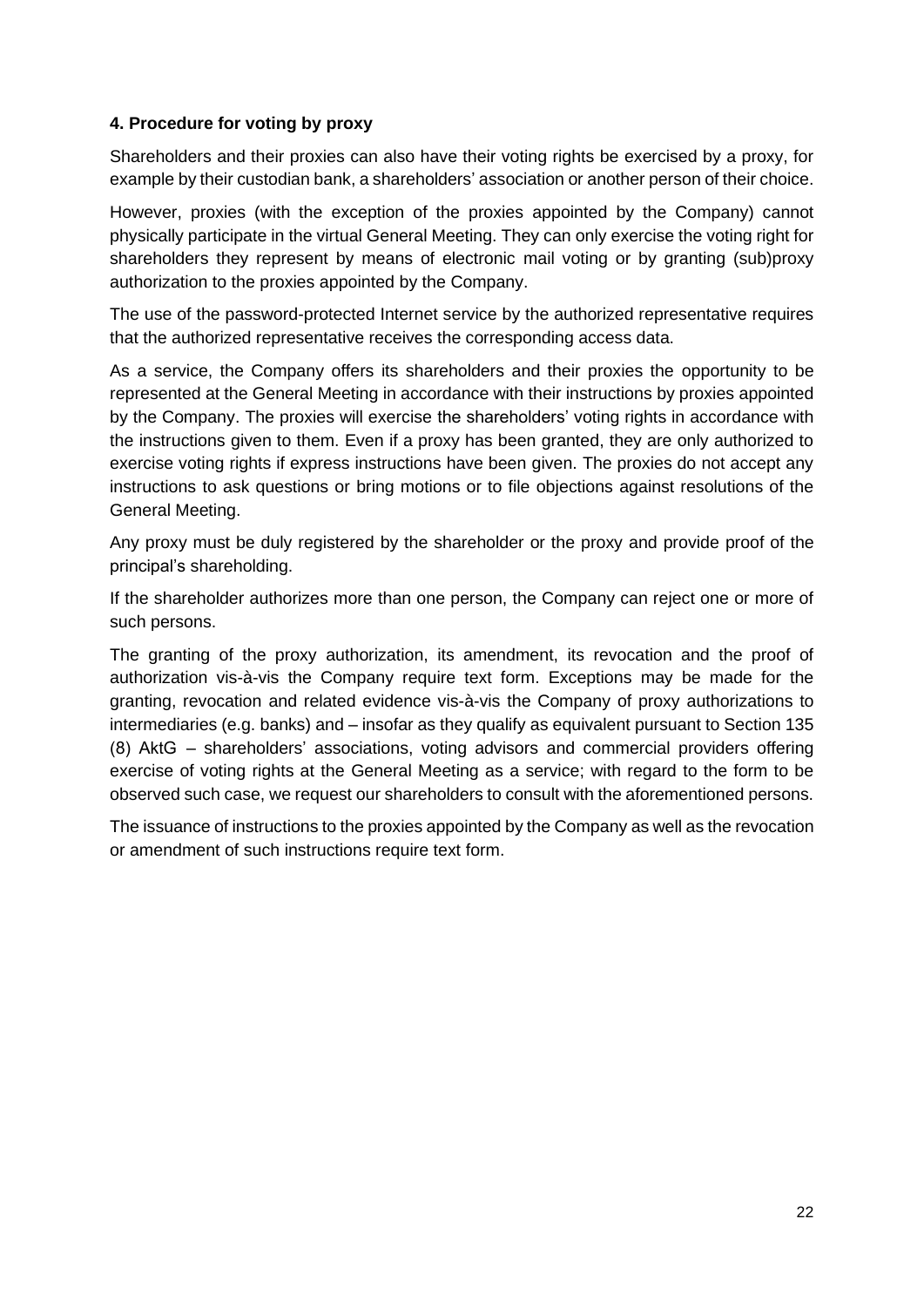The following address, fax number or email address will be available until December 19, 2021, 24:00 CET, for the granting of proxy authorizations vis-à-vis the Company, for the transmission of proof of a proxy authorization declared vis-à-vis the proxies, and for the amendment and revocation of proxy authorizations:

> Northern Data AG c/o Better Orange IR & HV AG Haidelweg 48 81241 Munich Germany Fax: +49 (0) 89 / 88 96 906-55 Email: northerndat[a@better-orange.de](mailto:anmeldung@better-orange.de)

In addition, the password-protected Internet service (which requires corresponding access data, see section 1 above) will be available for this purpose – from November 29, 2021, as well as during the virtual Annual General Meeting – in accordance with the procedure provided for this purpose on the website of Northern Data AG at https://ir.northerndata.de/annualgeneral-meeting/.

The issuance, revocation and amendment of instructions to the Company proxies are possible through the aforementioned address, fax number or email address until December 19, 2021, 24:00 hours CET.

In addition, the password-protected Internet service (which requires corresponding access data, see section 1 above) on the website of Northern Data AG at https://ir.northerndata.de/annual-general-meeting/ will be available for this purpose from November 29, 2021 until the start of voting on the agenda items in the virtual General Meeting in accordance with the procedure provided for this purpose.

# **5. Right to ask questions pursuant to Article 2 paragraph 1 (2) COVID-19 Act**

In a general meeting held pursuant to Article 2 Section 1 (2) COVID-19 Act without the physical attendance of shareholders and their proxies, the duly registered shareholders or their proxies are to be granted a right to ask questions by way of electronic communication. In order to ensure that the questions can be answered under the less favorable conditions of the COVID-19 pandemic, the Management Board has decided, with Supervisory Board's consent, that in accordance with Article 2 Section 1 (2) Clause 2 COVID-19 Act questions are to be submitted to the Company in German language via the password-protected Internet service on the website of Northern Data AG at https://ir.northerndata.de/annual-general-meeting/ by no later than Saturday, December 18, 2021, 24:00 hours CET, in accordance with the procedure provided for this purpose, using the relevant access data (see section 1).

Pursuant to Article 2 Section 1 (2) COVID-19 Act, the Management Board may at its discretion decide on how to respond to questions.

# **6. Filing of objections**

Shareholders or their proxies exercising voting rights have the right to object for the record of the notary to a resolution of the General Meeting via the password-protected Internet service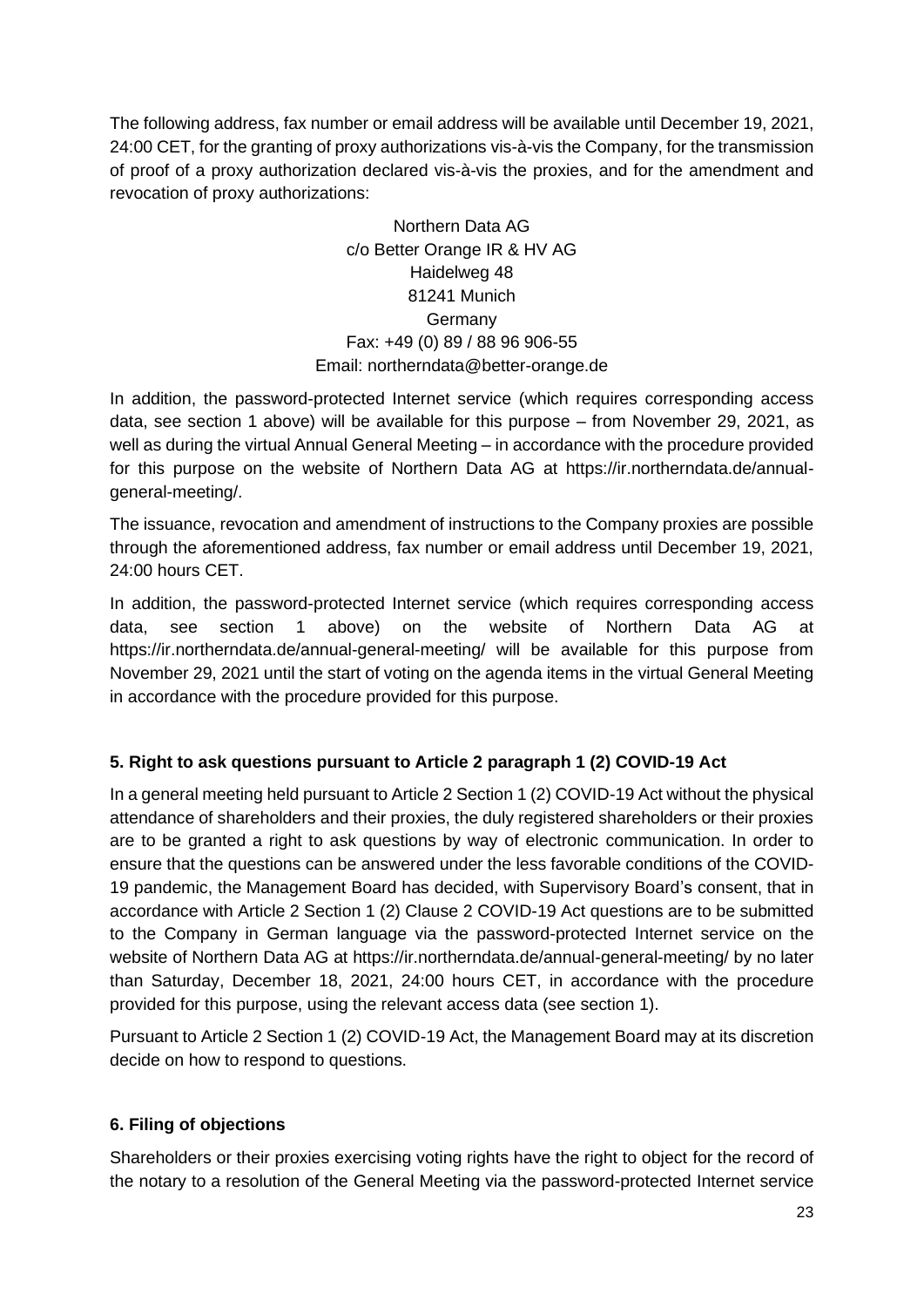on the website of Northern Data AG at https://ir.northerndata.de/annual-general-meeting/ in accordance with the procedures provided for this purpose using the relevant access data (see section 1) during the General Meeting, i.e. from the opening of the General Meeting until its closing.

## **7. Counterproposals and election proposals by shareholders**

Shareholders' counterproposals to the proposals of the Management Board and/or Supervisory Board on specific agenda items in accordance with Section 126 (1) AktG, and proposals for the election of Supervisory Board members or auditors in accordance with Section 127 AktG, are to be addressed exclusively to:

> Northern Data AG c/o Better Orange IR & HV AG Haidelweg 48 81241 Munich Germany Fax: +49 (0) 89 / 88 96 906-55 Email: antraege@better-orange.de

Counterproposals and election proposals from shareholders received at this address, fax number or email address by December 5, 2021, 24:00 hours CET, and meeting the further requirements of Sections 126, 127 AktG, as well as any comments by the management, will be made available to the other shareholders on the website of Northern Data AG at https://ir.northerndata.de/annual-general-meeting/. Proposals addressed otherwise will not be considered.

Shareholders' counterproposals and election proposals that are to be made available pursuant to Section 126 or Section 127 AktG shall be deemed to have been made at the meeting if the shareholder making the relevant proposal has provided evidence of its due autorisation and has duly registered for the General Meeting.

## **8. Information concerning data protection**

The Company processes the following categories of personal data of its shareholders and their proxies in connection with the General Meeting: Contact details (e.g. name or email address), information on the shares held by each individual shareholder (e.g. number of shares) and administrative data (e.g. GM ticket number). The processing of personal data in the context of the General Meeting is based on Article 6 (1) subsection c of the General Data Protection Regulation (GDPR). According to this provision, the processing of personal data is lawful if the processing is necessary to comply with a legal obligation. The Company is legally obligated to invite its shareholders to participate in a General Meeting. The processing of the above categories of personal data is indispensable in order to comply with such obligation. The Company's shareholders cannot register for the General Meeting without providing their personal data.

The Company is responsible for data processing. You can contact the responsible person at: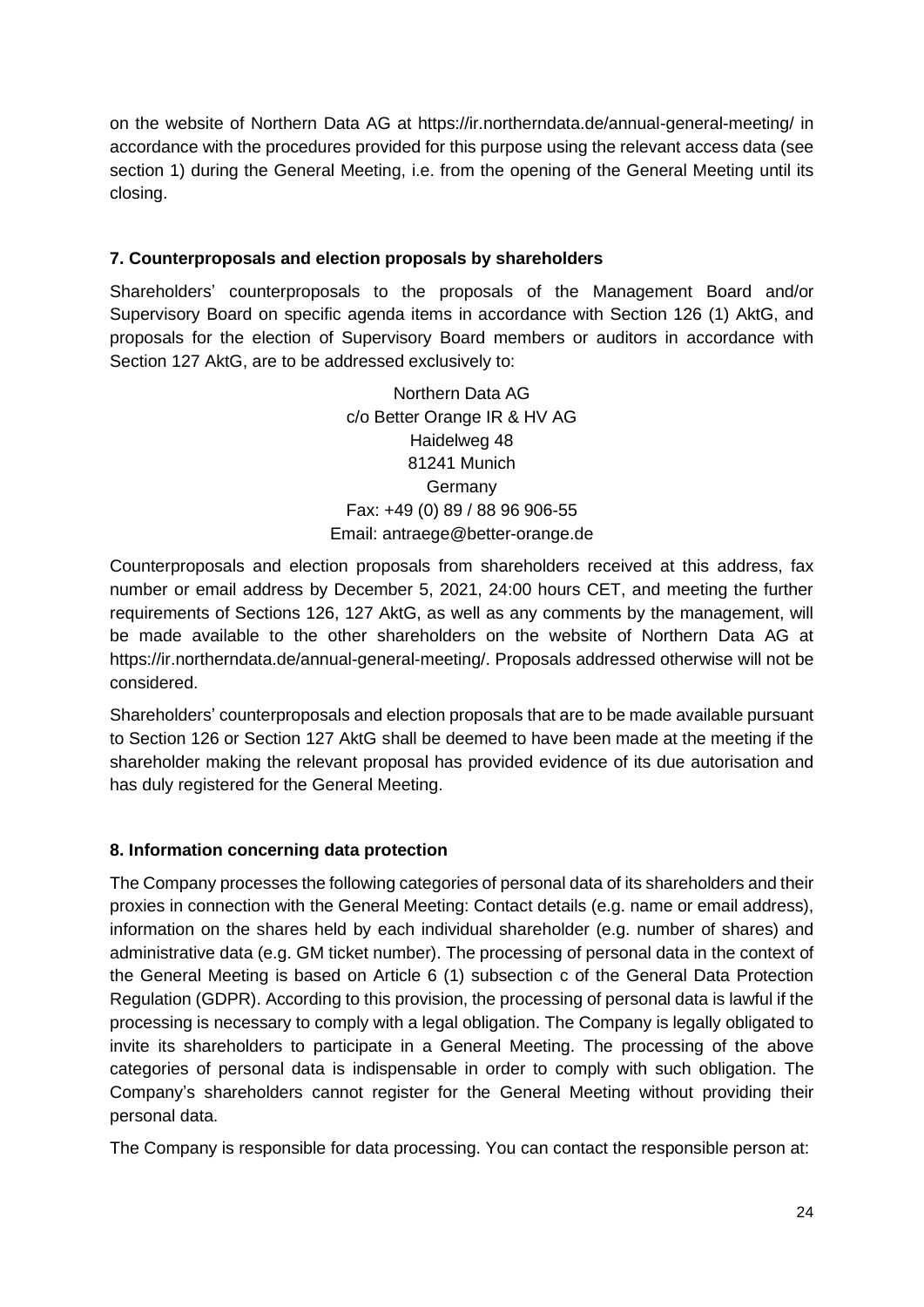# Northern Data AG An der Welle 3 60322 Frankfurt am Main Tel.: +49 (0)69 34 87 52 25 Fax: +49 (0)69 34 87 52 96 Email: compliance@northerndata.de

Generally, personal data relating to the Company's shareholders will not be disclosed to third parties. In exceptional cases, third parties may have access to such data if they have been engaged by the Company to provide services in connection with the implementation of the General Meeting. These are typically service providers offering services in relation to general meetings, such as agencies, lawyers and auditors. The service providers receive personal data only to the extent necessary for the provision of the service.

Within the scope of the statutory right to inspect the list of participants in the General Meeting, other participants and shareholders can inspect the data regarding the Company's shareholders recorded in the list of participants. Shareholders' personal data will also be published if they submit requests for additions to the agenda, counterproposals or proposals for election that require publication.

Depending on the individual circumstances, the above data will be stored for up to three years (albeit not less than two years) after the end of the General Meeting, and will then be deleted, unless further processing of the data remains necessary in an individual case in order to process applications, decisions or legal proceedings relating to the General Meeting.

Shareholders have the right to obtain information about their stored personal data free of charge upon request. In addition, shareholders have the right to have their inaccurate data corrected, to request the limitation of excessive processing of data, and to have personal data that have been processed unlawfully or stored for an excessively long period be deleted (insofar as this does not conflict with any legal obligation to retain data, and no other reasons exist pursuant to Article 17 (3) GDPR). Moreover, shareholders have the right to have all data they have provided to the Company transferred to them in a common file format (right to "data portability"). They may exercise their rights by sending an email to the following address

compliance@northerndata.de.

Furthermore, shareholders also have the right to lodge a complaint with a data protection regulatory authority.